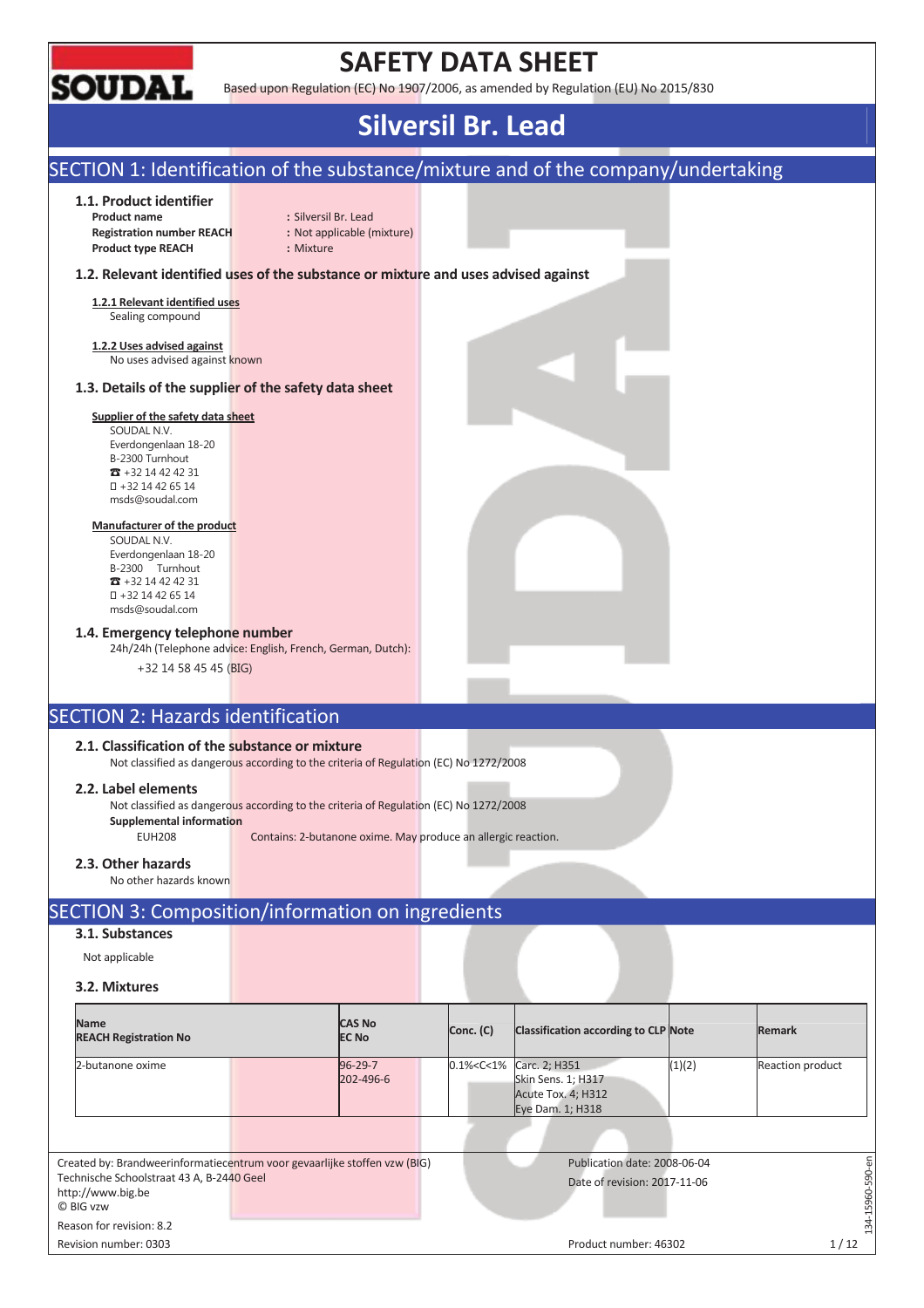| <b>Silversil Br. Lead</b>                                                                                                                                                                                                                                                                                                                                                                                                                                                                                                                                                                                                                                                                                                                                                                                                                                                                                                                                                                                                                                   |                                                                            |  |  |  |  |  |  |  |  |  |
|-------------------------------------------------------------------------------------------------------------------------------------------------------------------------------------------------------------------------------------------------------------------------------------------------------------------------------------------------------------------------------------------------------------------------------------------------------------------------------------------------------------------------------------------------------------------------------------------------------------------------------------------------------------------------------------------------------------------------------------------------------------------------------------------------------------------------------------------------------------------------------------------------------------------------------------------------------------------------------------------------------------------------------------------------------------|----------------------------------------------------------------------------|--|--|--|--|--|--|--|--|--|
| hydrocarbons, C15-C20, n-alkanes, isoalkanes, cyclics,<br><0.03% aromatics<br>01-2119827000-58<br>(1) For H-statements in full: see heading 16<br>(2) Substance with a Community workplace exposure limit<br>(10) Subject to restrictions of Annex XVII of Regulation (EC) No. 1907/2006                                                                                                                                                                                                                                                                                                                                                                                                                                                                                                                                                                                                                                                                                                                                                                    | <b>UVCB</b><br>20% <c<40% 1;="" asp.="" h304<br="" tox.="">(1)(10)</c<40%> |  |  |  |  |  |  |  |  |  |
| <b>SECTION 4: First aid measures</b>                                                                                                                                                                                                                                                                                                                                                                                                                                                                                                                                                                                                                                                                                                                                                                                                                                                                                                                                                                                                                        |                                                                            |  |  |  |  |  |  |  |  |  |
| 4.1. Description of first aid measures<br>General:<br>If you feel unwell, seek medical advice.<br><b>After inhalation:</b><br>Remove the victim into fresh air. Respiratory problems: consult a doctor/medical service.<br>After skin contact:<br>Wash immediately with lots of water. Soap may be used. Take victim to a doctor if irritation persists.<br>After eye contact:<br>Rinse with water. Remove contact lenses, if present and easy to do. Continue rinsing. Take victim to an ophthalmologist if irritation persists.<br>After ingestion:<br>Rinse mouth with water. Consult a doctor/medical service if you feel unwell.<br>4.2. Most important symptoms and effects, both acute and delayed<br>4.2.1 Acute symptoms<br><b>After inhalation:</b><br>No effects known.<br>After skin contact:<br>No effects known.<br>After eye contact:<br>No effects known.<br><b>After ingestion:</b><br>No effects known.<br>4.2.2 Delayed symptoms<br>No effects known.<br>4.3. Indication of any immediate medical attention and special treatment needed |                                                                            |  |  |  |  |  |  |  |  |  |
| If applicable and available it will be listed below.                                                                                                                                                                                                                                                                                                                                                                                                                                                                                                                                                                                                                                                                                                                                                                                                                                                                                                                                                                                                        |                                                                            |  |  |  |  |  |  |  |  |  |
| <b>SECTION 5: Firefighting measures</b><br>5.1. Extinguishing media<br>5.1.1 Suitable extinguishing media:<br>Small fire: Quick-acting ABC powder extinguisher, Quick-acting BC powder extinguisher, Quick-acting class B foam extinguisher, Quick-acting CO2<br>Major fire: Class B foam (not alcohol-resistant).<br>5.1.2 Unsuitable extinguishing media:<br>Small fire: Water (quick-acting extinguisher, reel); risk of puddle expansion.<br>Major fire: Water; risk of puddle expansion.<br>5.2. Special hazards arising from the substance or mixture<br>Upon combustion: formation of CO, CO2 and small quantities of nitrous vapours and formation of metallic fumes.<br>5.3. Advice for firefighters                                                                                                                                                                                                                                                                                                                                               |                                                                            |  |  |  |  |  |  |  |  |  |
| 5.3.1 Instructions:<br>No specific fire-fighting instructions required.<br>5.3.2 Special protective equipment for fire-fighters:<br>Gloves. Protective clothing. Heat/fire exposure: compressed air/oxygen apparatus.                                                                                                                                                                                                                                                                                                                                                                                                                                                                                                                                                                                                                                                                                                                                                                                                                                       |                                                                            |  |  |  |  |  |  |  |  |  |
| <b>SECTION 6: Accidental release measures</b>                                                                                                                                                                                                                                                                                                                                                                                                                                                                                                                                                                                                                                                                                                                                                                                                                                                                                                                                                                                                               |                                                                            |  |  |  |  |  |  |  |  |  |
| 6.1. Personal precautions, protective equipment and emergency procedures<br>No naked flames.<br>6.1.1 Protective equipment for non-emergency personnel<br>See heading 8.2<br>6.1.2 Protective equipment for emergency responders<br>Gloves. Protective clothing.<br>Suitable protective clothing<br>See heading 8.2<br>6.2. Environmental precautions<br>Contain released product. Use appropriate containment to avoid environmental contamination.                                                                                                                                                                                                                                                                                                                                                                                                                                                                                                                                                                                                        |                                                                            |  |  |  |  |  |  |  |  |  |
| Reason for revision: 8.2                                                                                                                                                                                                                                                                                                                                                                                                                                                                                                                                                                                                                                                                                                                                                                                                                                                                                                                                                                                                                                    | Publication date: 2008-06-04<br>Date of revision: 2017-11-06               |  |  |  |  |  |  |  |  |  |
| Revision number: 0303                                                                                                                                                                                                                                                                                                                                                                                                                                                                                                                                                                                                                                                                                                                                                                                                                                                                                                                                                                                                                                       | Product number: 46302<br>2/12                                              |  |  |  |  |  |  |  |  |  |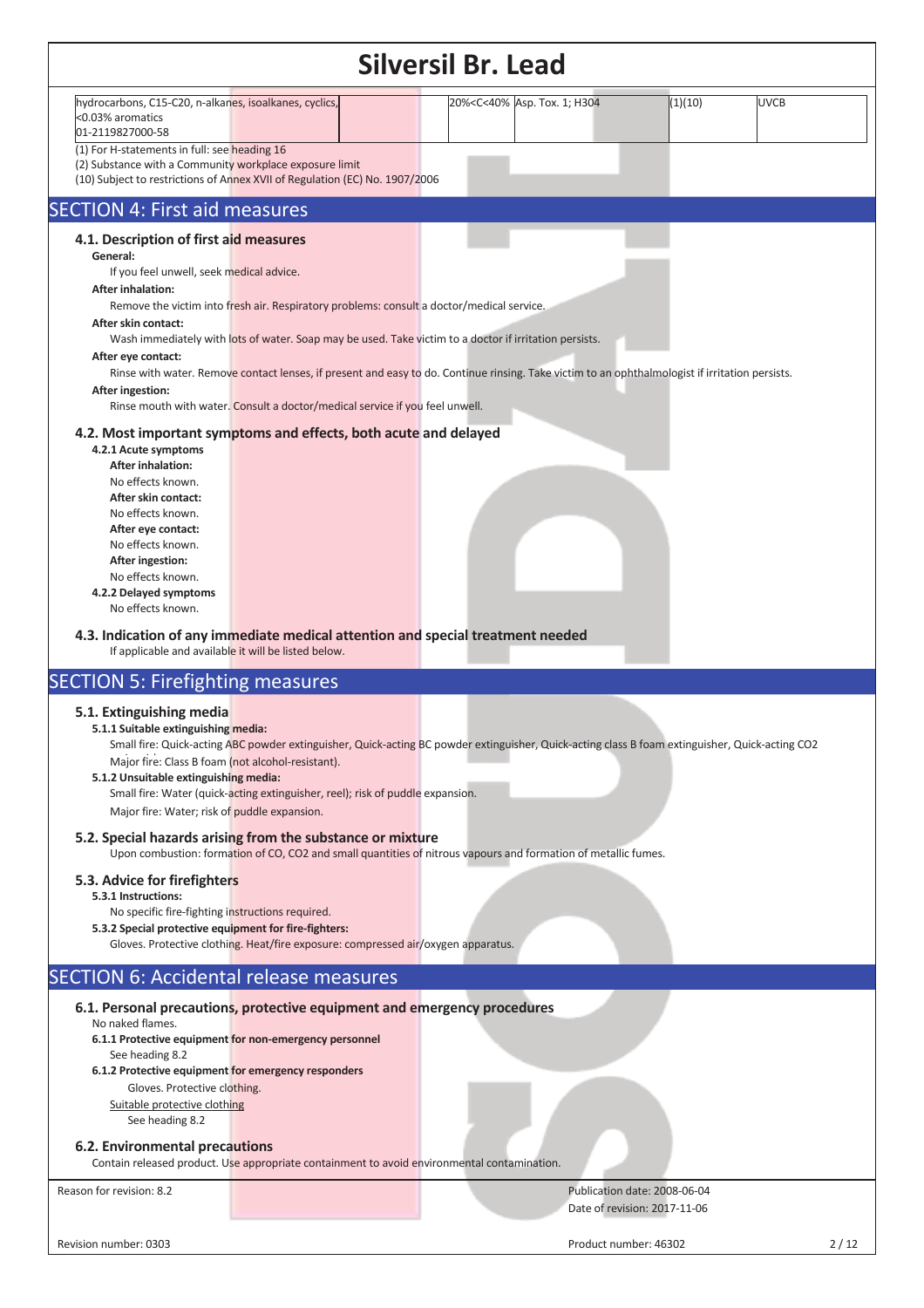### **6.3. Methods and material for containment and cleaning up**

Scoop solid spill into closing containers. Clean contaminated surfaces with a soap solution. Wash clothing and equipment after handling.

#### **6.4. Reference to other sections**

See heading 13.

### SECTION 7: Handling and storage

The information in this section is a general description. If applicable and available, exposure scenarios are attached in annex. Always use the relevant exposure scenarios that correspond to your identified use.

### **7.1. Precautions for safe handling**

Keep away from naked flames/heat. Observe strict hygiene. Keep container tightly closed.

### **7.2. Conditions for safe storage, including any incompatibilities**

### **7.2.1 Safe storage requirements:**

Store in a dry area. Store at room temperature. Meet the legal requirements. Max. storage time: 1 year(s).

- **7.2.2 Keep away from:**
- Heat sources.
- **7.2.3 Suitable packaging material:** 
	- Synthetic material.
- **7.2.4 Non suitable packaging material:**
	- No data available

#### **7.3. Specific end use(s)**

If applicable and available, exposure scenarios are attached in annex. See information supplied by the manufacturer.

# SECTION 8: Exposure controls/personal protection

### **8.1. Control parameters**

### **8.1.1 Occupational exposure**

**a) Occupational exposure limit values** 

If limit values are applicable and available these will be listed below.

| <b>Belgium</b>                                                                                     |                                                                               |                                                                                                      |                                                                |               |                         |  |  |  |
|----------------------------------------------------------------------------------------------------|-------------------------------------------------------------------------------|------------------------------------------------------------------------------------------------------|----------------------------------------------------------------|---------------|-------------------------|--|--|--|
| Huiles minérales (brouillards)                                                                     |                                                                               | Time-weighted average exposure limit 8 h                                                             |                                                                |               | 5 mg/m $3$              |  |  |  |
|                                                                                                    |                                                                               | Short time value                                                                                     |                                                                |               | $10 \text{ mg/m}^3$     |  |  |  |
| <b>The Netherlands</b>                                                                             |                                                                               |                                                                                                      |                                                                |               |                         |  |  |  |
| Olienevel (minerale olie)                                                                          |                                                                               | Time-weighted average exposure limit 8 h (Public occupational<br>5 mg/ $m3$<br>exposure limit value) |                                                                |               |                         |  |  |  |
| Germany                                                                                            |                                                                               |                                                                                                      |                                                                |               |                         |  |  |  |
| <b>Butanonoxim</b>                                                                                 |                                                                               |                                                                                                      | Time-weighted average exposure limit 8 h (TRGS 900)            |               | $0.3$ ppm               |  |  |  |
|                                                                                                    |                                                                               |                                                                                                      | Time-weighted average exposure limit 8 h (TRGS 900)            |               | $1 \text{ mg/m}^3$      |  |  |  |
| USA (TLV-ACGIH)                                                                                    |                                                                               |                                                                                                      |                                                                |               |                         |  |  |  |
| Mineral oil, pure, highly and severely refined                                                     |                                                                               |                                                                                                      | Time-weighted average exposure limit 8 h (TLV - Adopted Value) |               | 5 mg/m <sup>3</sup> (I) |  |  |  |
| If limit values are applicable and available these will be listed below.<br>8.1.2 Sampling methods |                                                                               |                                                                                                      |                                                                |               |                         |  |  |  |
| <b>Product name</b>                                                                                |                                                                               | Test                                                                                                 | <b>Number</b>                                                  |               |                         |  |  |  |
| Oil Mist (Mineral)                                                                                 |                                                                               | <b>NIOSH</b>                                                                                         | 5026                                                           |               |                         |  |  |  |
| If limit values are applicable and available these will be listed below.                           | 8.1.3 Applicable limit values when using the substance or mixture as intended |                                                                                                      |                                                                |               |                         |  |  |  |
| <b>DNEL/DMEL - Workers</b>                                                                         |                                                                               |                                                                                                      |                                                                |               |                         |  |  |  |
| 2-butanone oxime                                                                                   |                                                                               |                                                                                                      |                                                                |               |                         |  |  |  |
| <b>Effect level (DNEL/DMEL)</b>                                                                    | <b>Type</b>                                                                   |                                                                                                      | Value                                                          | <b>Remark</b> |                         |  |  |  |
| <b>DNEL</b>                                                                                        | Long-term systemic effects inhalation                                         |                                                                                                      | $9 \,\mathrm{mg/m^3}$                                          |               |                         |  |  |  |
|                                                                                                    | Long-term local effects inhalation                                            |                                                                                                      | 3.33 mg/ $m3$                                                  |               |                         |  |  |  |
|                                                                                                    | Long-term systemic effects dermal                                             |                                                                                                      | 1.3 mg/kg bw/day                                               |               |                         |  |  |  |
|                                                                                                    | Acute systemic effects dermal                                                 |                                                                                                      | 2.5 mg/kg bw/day                                               |               |                         |  |  |  |
| <b>DNEL/DMEL - General population</b>                                                              |                                                                               |                                                                                                      |                                                                |               |                         |  |  |  |
|                                                                                                    |                                                                               |                                                                                                      |                                                                |               |                         |  |  |  |
|                                                                                                    |                                                                               |                                                                                                      |                                                                |               |                         |  |  |  |
| 8.1.4 DNEL/PNEC values<br>Reason for revision: 8.2                                                 |                                                                               |                                                                                                      | Publication date: 2008-06-04                                   |               |                         |  |  |  |
|                                                                                                    |                                                                               |                                                                                                      | Date of revision: 2017-11-06                                   |               |                         |  |  |  |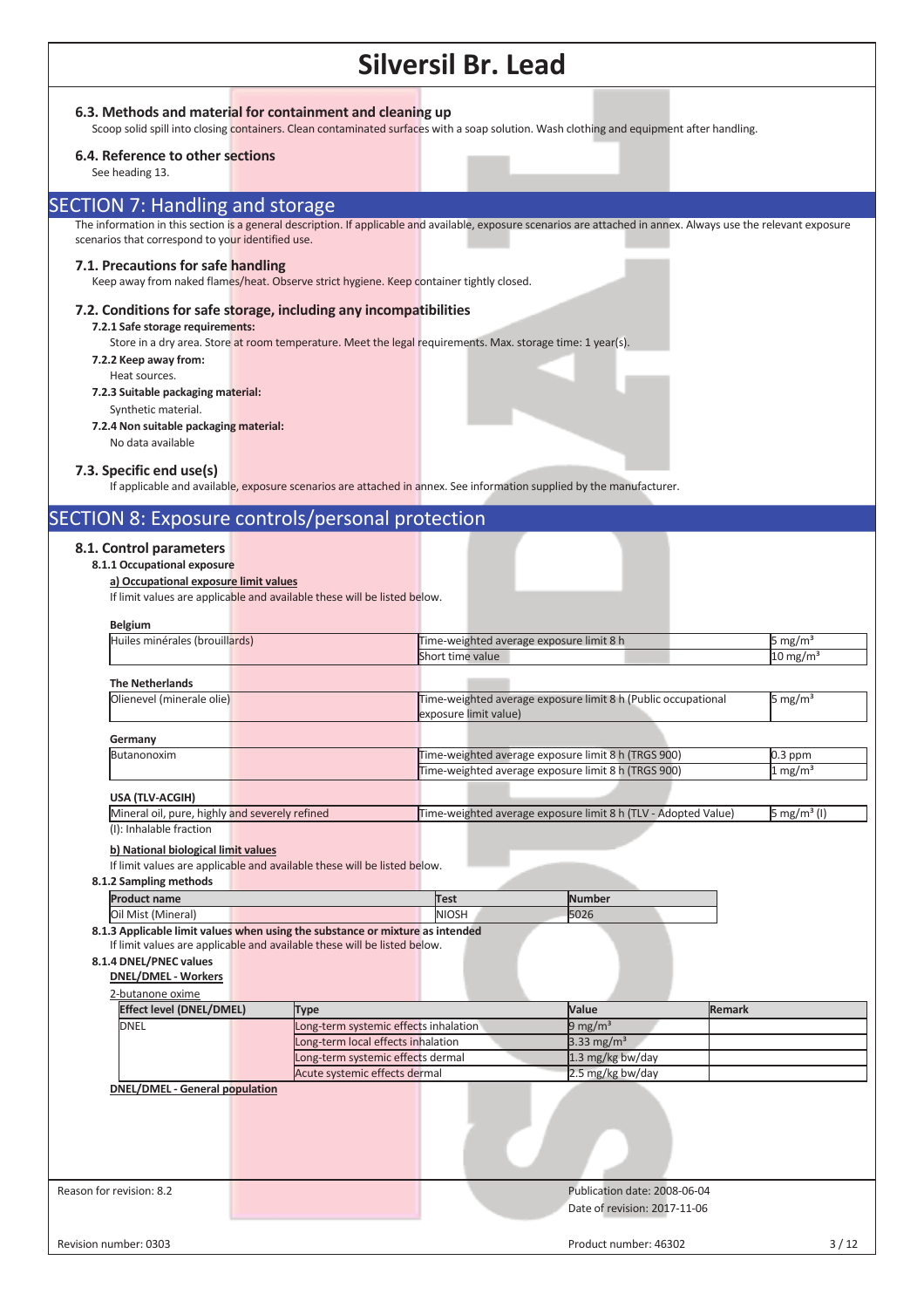| 2-butanone oxime                |                                       |                       |                   |               |  |
|---------------------------------|---------------------------------------|-----------------------|-------------------|---------------|--|
| <b>Effect level (DNEL/DMEL)</b> | Type                                  | <b>Value</b>          |                   | <b>Remark</b> |  |
| <b>DNEL</b>                     | Long-term systemic effects inhalation | 2.7 mg/m <sup>3</sup> |                   |               |  |
|                                 | Long-term local effects inhalation    | 2 mg/m <sup>3</sup>   |                   |               |  |
|                                 | Long-term systemic effects dermal     |                       | 0.78 mg/kg bw/day |               |  |
|                                 | Acute systemic effects dermal         |                       | 1.5 mg/kg bw/day  |               |  |
| <b>PNEC</b>                     |                                       |                       |                   |               |  |
| 2-butanone oxime                |                                       |                       |                   |               |  |
| <b>Compartments</b>             | Value                                 |                       | <b>Remark</b>     |               |  |
| Fresh water                     | $0.256$ mg/l                          |                       |                   |               |  |
| Aqua (intermittent releases)    | $0.118$ mg/l                          |                       |                   |               |  |
| <b>STP</b>                      | $177 \text{ mg/l}$                    |                       |                   |               |  |

### **8.1.5 Control banding**

If applicable and available it will be listed below.

#### **8.2. Exposure controls**

The information in this section is a general description. If applicable and available, exposure scenarios are attached in annex. Always use the relevant exposure scenarios that correspond to your identified use.

### **8.2.1 Appropriate engineering controls**

Keep away from naked flames/heat. Measure the concentration in the air regularly. Carry operations in the open/under local exhaust/ventilation or with respiratory protection.

#### **8.2.2 Individual protection measures, such as personal protective equipment**

Observe strict hygiene. Keep container tightly closed. Do not eat, drink or smoke during work.

### a) Respiratory protection:

Insufficient ventilation: wear respiratory protection.

### b) Hand protection:

Gloves.

- materials (good resistance) Nitrile rubber.

c) Eye protection:

Safety glasses.

d) Skin protection:

Protective clothing.

**8.2.3 Environmental exposure controls:** 

See headings 6.2, 6.3 and 13

# SECTION 9: Physical and chemical properties

### **9.1. Information on basic physical and chemical properties**

| Physical form               | Paste                                                  |  |
|-----------------------------|--------------------------------------------------------|--|
| Odour                       | Characteristic odour                                   |  |
| Odour threshold             | No data available                                      |  |
| Colour                      | Variable in colour, depending on the composition       |  |
| Particle size               | No data available                                      |  |
| <b>Explosion limits</b>     | No data available                                      |  |
| Flammability                | Not easily combustible                                 |  |
| Log Kow                     | Not applicable (mixture)                               |  |
| Dynamic viscosity           | No data available                                      |  |
| Kinematic viscosity         | No data available                                      |  |
| Melting point               | No data available                                      |  |
| <b>Boiling point</b>        | No data available                                      |  |
| Flash point                 | >120 °C                                                |  |
| Evaporation rate            | No data available                                      |  |
| Relative vapour density     | No data available                                      |  |
| Vapour pressure             | No data available                                      |  |
| Solubility                  | Water; insoluble                                       |  |
| Relative density            | 0.97                                                   |  |
| Decomposition temperature   | No data available                                      |  |
| Auto-ignition temperature   | No data available                                      |  |
| <b>Explosive properties</b> | No chemical group associated with explosive properties |  |
| Oxidising properties        | No chemical group associated with oxidising properties |  |
| pH                          | No data available                                      |  |
| 9.2. Other information      |                                                        |  |
| Surface tension             | No data available                                      |  |

| Duriace terision                        | iivu udta dvalidule   |  |  |  |  |  |
|-----------------------------------------|-----------------------|--|--|--|--|--|
| <b>Extrapolated kinematic viscosity</b> | $>$ 30 seconds ; 4 mm |  |  |  |  |  |
| Absolute density                        | 970 $\text{kg/m}^3$   |  |  |  |  |  |
|                                         |                       |  |  |  |  |  |
|                                         |                       |  |  |  |  |  |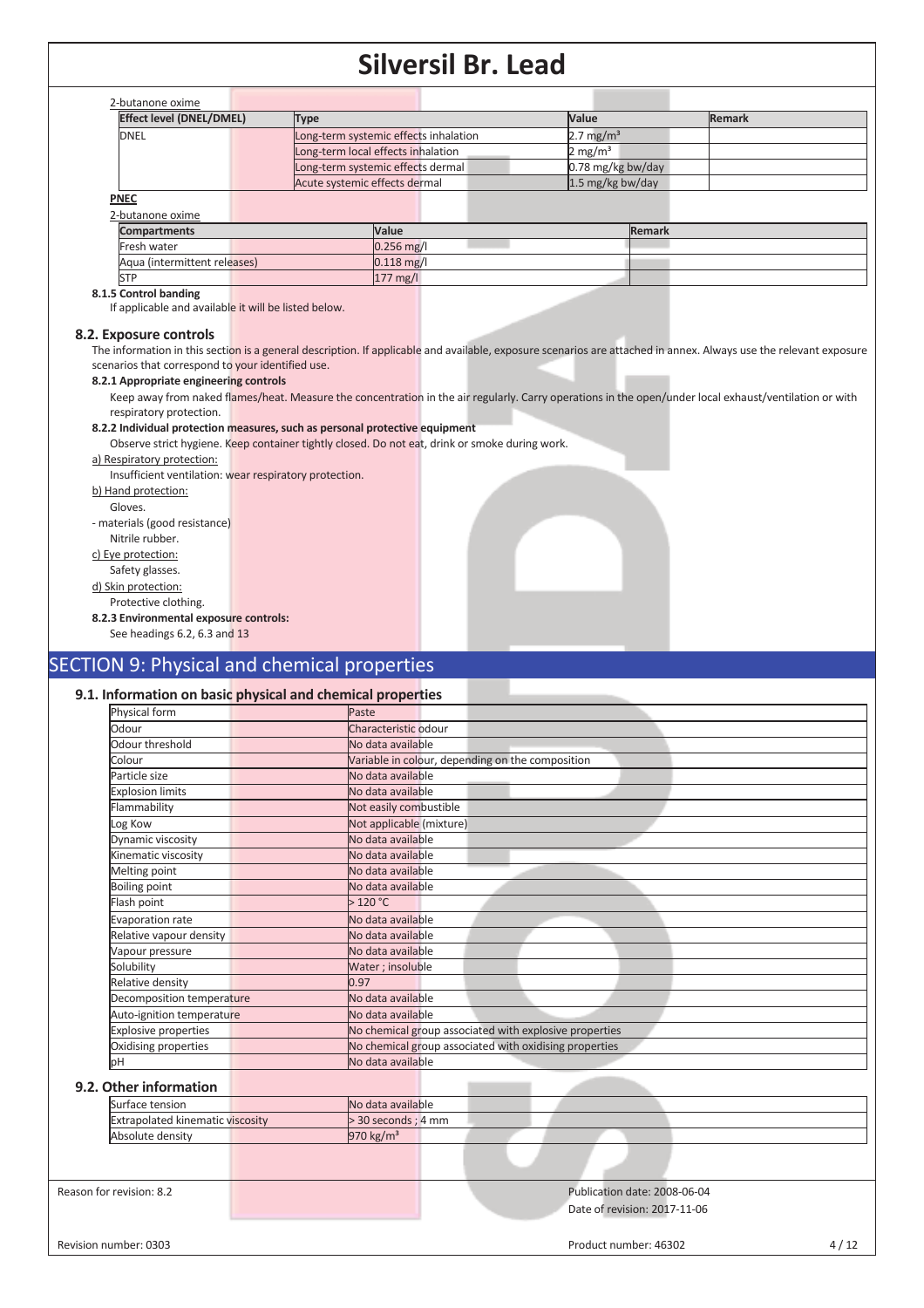|                                                                                                 | <b>Silversil Br. Lead</b> |                     |                                                                                                                |                                |      |                            |                         |                                     |                                     |  |  |  |
|-------------------------------------------------------------------------------------------------|---------------------------|---------------------|----------------------------------------------------------------------------------------------------------------|--------------------------------|------|----------------------------|-------------------------|-------------------------------------|-------------------------------------|--|--|--|
|                                                                                                 |                           |                     |                                                                                                                |                                |      |                            |                         |                                     |                                     |  |  |  |
| <b>SECTION 10: Stability and reactivity</b><br>10.1. Reactivity                                 |                           |                     |                                                                                                                |                                |      |                            |                         |                                     |                                     |  |  |  |
|                                                                                                 |                           |                     | Temperature above flashpoint: higher fire/explosion hazard.                                                    |                                |      |                            |                         |                                     |                                     |  |  |  |
| 10.2. Chemical stability<br>Stable under normal conditions.                                     |                           |                     |                                                                                                                |                                |      |                            |                         |                                     |                                     |  |  |  |
| 10.3. Possibility of hazardous reactions<br>No data available.                                  |                           |                     |                                                                                                                |                                |      |                            |                         |                                     |                                     |  |  |  |
| 10.4. Conditions to avoid<br><b>Precautionary measures</b><br>Keep away from naked flames/heat. |                           |                     |                                                                                                                |                                |      |                            |                         |                                     |                                     |  |  |  |
| 10.5. Incompatible materials<br>No data available.                                              |                           |                     |                                                                                                                |                                |      |                            |                         |                                     |                                     |  |  |  |
| 10.6. Hazardous decomposition products                                                          |                           |                     | Upon combustion: formation of CO, CO2 and small quantities of nitrous vapours and formation of metallic fumes. |                                |      |                            |                         |                                     |                                     |  |  |  |
| <b>SECTION 11: Toxicological information</b>                                                    |                           |                     |                                                                                                                |                                |      |                            |                         |                                     |                                     |  |  |  |
| 11.1. Information on toxicological effects                                                      |                           |                     |                                                                                                                |                                |      |                            |                         |                                     |                                     |  |  |  |
| 11.1.1 Test results                                                                             |                           |                     |                                                                                                                |                                |      |                            |                         |                                     |                                     |  |  |  |
| <b>Acute toxicity</b>                                                                           |                           |                     |                                                                                                                |                                |      |                            |                         |                                     |                                     |  |  |  |
| Silversil Br. Lead<br>No (test) data on the mixture available                                   |                           |                     |                                                                                                                |                                |      |                            |                         |                                     |                                     |  |  |  |
| Judgement is based on the relevant ingredients                                                  |                           |                     |                                                                                                                |                                |      |                            |                         |                                     |                                     |  |  |  |
| 2-butanone oxime<br>Route of exposure                                                           |                           | Parameter           | <b>Method</b>                                                                                                  | Value                          |      | <b>Exposure time</b>       | <b>Species</b>          | <b>Value</b><br>determination       | <b>Remark</b>                       |  |  |  |
| Oral                                                                                            | LD50                      |                     | Equivalent to OECD<br>401                                                                                      | 2326 mg/kg bw                  |      |                            | Rat (male)              | <b>Experimental value</b>           |                                     |  |  |  |
| Dermal                                                                                          | LD50                      |                     | Equivalent to OECD<br>402                                                                                      | > 1000 mg/kg bw                | 24 h |                            | Rabbit<br>(male/female) | <b>Experimental value</b>           |                                     |  |  |  |
| Inhalation (vapours)                                                                            | <b>LC50</b>               |                     | Equivalent to OECD<br>403                                                                                      | > 4.83 mg/l air                |      | 4 h                        | Rat (male/female)       | <b>Experimental value</b>           |                                     |  |  |  |
| hydrocarbons, C15-C20, n-alkanes, isoalkanes, cyclics, <0.03% aromatics<br>Route of exposure    |                           | Parameter Method    |                                                                                                                | Value                          |      | <b>Exposure time</b>       | <b>Species</b>          | Value                               | <b>Remark</b>                       |  |  |  |
| Oral                                                                                            | LD50                      |                     | Equivalent to OECD                                                                                             | > 5000 mg/kg bw                |      |                            | Rat (male/female)       | determination<br>Experimental value |                                     |  |  |  |
|                                                                                                 |                           |                     | 401<br>Equivalent to OECD                                                                                      |                                |      | 24h                        | Rabbit                  |                                     |                                     |  |  |  |
| Dermal                                                                                          | LD50                      |                     | 402                                                                                                            | $>$ 3160 mg/kg bw              |      |                            | (male/female)           | Experimental value                  |                                     |  |  |  |
| Inhalation (aerosol)                                                                            | <b>LC50</b>               |                     | Equivalent to OECD<br>403                                                                                      | $>$ 5266 mg/m <sup>3</sup> air |      | 4 <sub>h</sub>             | Rat (male/female)       | <b>Experimental value</b>           |                                     |  |  |  |
| Conclusion<br>Not classified for acute toxicity                                                 |                           |                     |                                                                                                                |                                |      |                            |                         |                                     |                                     |  |  |  |
| Corrosion/irritation                                                                            |                           |                     |                                                                                                                |                                |      |                            |                         |                                     |                                     |  |  |  |
| Silversil Br. Lead                                                                              |                           |                     |                                                                                                                |                                |      |                            |                         |                                     |                                     |  |  |  |
| Route of exposure                                                                               | <b>Result</b>             |                     | <b>Method</b>                                                                                                  | <b>Exposure time</b>           |      | Time point                 | <b>Species</b>          | Value<br>determination              | <b>Remark</b>                       |  |  |  |
|                                                                                                 | Not irritating            |                     | <b>OECD 437</b>                                                                                                |                                |      |                            |                         | <b>Experimental value</b>           |                                     |  |  |  |
|                                                                                                 | Not irritating            |                     |                                                                                                                |                                |      |                            |                         | Expert judgement                    |                                     |  |  |  |
| Judgement is based on the relevant ingredients<br>2-butanone oxime                              |                           |                     |                                                                                                                |                                |      |                            |                         |                                     |                                     |  |  |  |
| Route of exposure Result                                                                        |                           |                     | <b>Method</b>                                                                                                  | <b>Exposure time</b>           |      | <b>Time point</b>          | <b>Species</b>          | Value<br>determination              | <b>Remark</b>                       |  |  |  |
| Eye                                                                                             | Serious eye<br>damage     |                     | Equivalent to<br><b>OECD 405</b>                                                                               |                                |      | 24; 72 hours               | Rabbit                  |                                     | Experimental value Single treatment |  |  |  |
| Skin                                                                                            |                           | Slightly irritating | Other                                                                                                          | 24h                            |      | 1; 24; 48; 72 hours Rabbit |                         | <b>Experimental value</b>           |                                     |  |  |  |
|                                                                                                 |                           |                     |                                                                                                                |                                |      |                            |                         |                                     |                                     |  |  |  |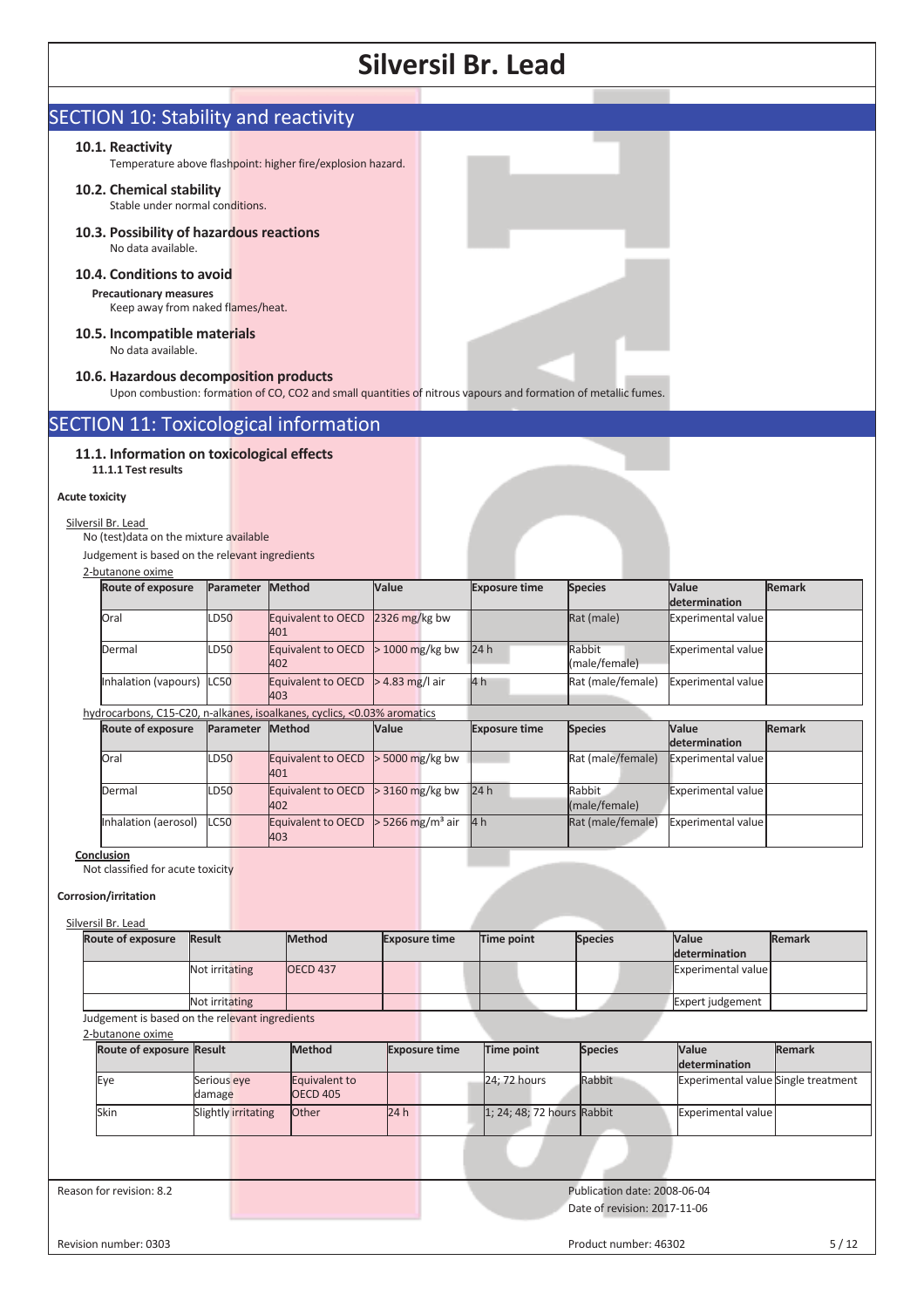| Route of exposure Result                                                                            |                 | <b>Method</b>             |                          | <b>Exposure time</b> | Time point                       | <b>Species</b>         | Value                             | <b>Remark</b>                                                          |
|-----------------------------------------------------------------------------------------------------|-----------------|---------------------------|--------------------------|----------------------|----------------------------------|------------------------|-----------------------------------|------------------------------------------------------------------------|
|                                                                                                     |                 | <b>OECD 405</b>           |                          | 24h                  |                                  | Rabbit                 | determination                     |                                                                        |
| Eye                                                                                                 | Not irritating  |                           |                          |                      | 24; 48; 72 hours                 |                        | <b>Experimental value</b>         |                                                                        |
| Skin                                                                                                | Not irritating  | <b>OECD 404</b>           |                          | 4 <sub>h</sub>       | 24; 48; 72 hours                 | Rabbit                 | <b>Experimental value</b>         |                                                                        |
| Conclusion                                                                                          |                 |                           |                          |                      |                                  |                        |                                   |                                                                        |
| Not classified as irritating to the skin                                                            |                 |                           |                          |                      |                                  |                        |                                   |                                                                        |
| Not classified as irritating to the eyes<br>Not classified as irritating to the respiratory system  |                 |                           |                          |                      |                                  |                        |                                   |                                                                        |
|                                                                                                     |                 |                           |                          |                      |                                  |                        |                                   |                                                                        |
| Respiratory or skin sensitisation                                                                   |                 |                           |                          |                      |                                  |                        |                                   |                                                                        |
| Silversil Br. Lead<br>No (test) data on the mixture available                                       |                 |                           |                          |                      |                                  |                        |                                   |                                                                        |
| Judgement is based on the relevant ingredients                                                      |                 |                           |                          |                      |                                  |                        |                                   |                                                                        |
| 2-butanone oxime                                                                                    |                 |                           |                          |                      |                                  |                        |                                   |                                                                        |
| Route of exposure Result                                                                            |                 | Method                    |                          | <b>Exposure time</b> | <b>Observation time</b><br>point | <b>Species</b>         | <b>Value determination Remark</b> |                                                                        |
| Skin                                                                                                | Sensitizing     | Equivalent to OECD 24 h   |                          |                      | 24; 48 hours                     | Guinea pig             | <b>Experimental value</b>         |                                                                        |
|                                                                                                     |                 | 406                       |                          |                      |                                  | (female)               |                                   |                                                                        |
| hydrocarbons, C15-C20, n-alkanes, isoalkanes, cyclics, <0.03% aromatics<br>Route of exposure Result |                 | <b>Method</b>             |                          | <b>Exposure time</b> | <b>Observation time</b>          | <b>Species</b>         | <b>Value determination Remark</b> |                                                                        |
|                                                                                                     |                 |                           |                          |                      | point                            |                        |                                   |                                                                        |
| Skin                                                                                                | Not sensitizing | Equivalent to OECD<br>406 |                          |                      | 24; 48 hours                     | Guinea pig<br>(female) | Read-across                       |                                                                        |
| Conclusion                                                                                          |                 |                           |                          |                      |                                  |                        |                                   |                                                                        |
| Not classified as sensitizing for inhalation                                                        |                 |                           |                          |                      |                                  |                        |                                   |                                                                        |
| Not classified as sensitizing for skin                                                              |                 |                           |                          |                      |                                  |                        |                                   |                                                                        |
| Specific target organ toxicity                                                                      |                 |                           |                          |                      |                                  |                        |                                   |                                                                        |
|                                                                                                     |                 |                           |                          |                      |                                  |                        |                                   |                                                                        |
|                                                                                                     |                 |                           |                          |                      |                                  |                        |                                   |                                                                        |
| Silversil Br. Lead                                                                                  |                 |                           |                          |                      |                                  |                        |                                   |                                                                        |
| No (test) data on the mixture available<br>Judgement is based on the relevant ingredients           |                 |                           |                          |                      |                                  |                        |                                   |                                                                        |
| 2-butanone oxime                                                                                    |                 |                           |                          |                      |                                  |                        |                                   |                                                                        |
| Route of exposure Parameter                                                                         |                 | <b>Method</b>             | Value                    | Organ                | <b>Effect</b>                    | <b>Exposure time</b>   | <b>Species</b>                    | Value                                                                  |
| Oral                                                                                                | <b>OAEL</b>     | <b>US EPA</b>             | 40 mg/kg                 | General              | Clinical signs;                  | 13 weeks (5            | Rat                               |                                                                        |
|                                                                                                     |                 |                           | bw/day                   |                      | mortality; body                  | days/week)             | (male/female)                     | value                                                                  |
|                                                                                                     |                 |                           |                          |                      | weight; food<br>consumption      |                        |                                   |                                                                        |
| Oral                                                                                                | <b>NOAEL</b>    | <b>US EPA</b>             | <40 mg/kg                | Blood                | Change in the                    | 13 weeks (5            | Rat                               |                                                                        |
|                                                                                                     |                 |                           | bw/day                   |                      |                                  | haemogramme/days/week) | (male/female)                     | value                                                                  |
|                                                                                                     |                 |                           |                          |                      | blood<br>composition             |                        |                                   |                                                                        |
| Oral                                                                                                | <b>NOEL</b>     | <b>US EPA</b>             | 125 mg/kg                |                      | Central nervous Behavioural      | 13 weeks (5            | Rat                               |                                                                        |
|                                                                                                     |                 |                           | bw/day                   | system               | disturbances                     | days/week)             | (male/female)                     | determination<br>Experimental<br>Experimental<br>Experimental<br>value |
| Oral                                                                                                | <b>NOAEL</b>    | <b>US EPA</b>             | 312 ppm                  | Blood                | Change in the                    | 13 week(s)             | Rat (female)                      |                                                                        |
|                                                                                                     |                 |                           |                          |                      | haemogramme/                     |                        |                                   | value                                                                  |
|                                                                                                     |                 |                           |                          |                      | blood<br>composition             |                        |                                   |                                                                        |
| Oral                                                                                                | <b>NOAEL</b>    | <b>US EPA</b>             | 625 ppm                  | Blood                | Change in the                    | 13 week(s)             | Rat (male)                        | Experimental<br>Experimental                                           |
|                                                                                                     |                 |                           |                          |                      | haemogramme/                     |                        |                                   | value                                                                  |
|                                                                                                     |                 |                           |                          |                      | blood<br>composition             |                        |                                   |                                                                        |
| Inhalation                                                                                          | <b>NOAEC</b>    | Equivalent to             | 90 mg/m <sup>3</sup> air | Blood                | Change in the                    | 4 weeks (6h/day, 5     | Rat                               | Experimental                                                           |
| (vapours)                                                                                           |                 | <b>OECD 412</b>           |                          |                      |                                  | haemogramme/days/week) | (male/female)                     | value                                                                  |
|                                                                                                     |                 |                           |                          |                      | blood<br>composition             |                        |                                   |                                                                        |
|                                                                                                     |                 |                           |                          |                      |                                  |                        |                                   |                                                                        |
|                                                                                                     |                 |                           |                          |                      |                                  |                        |                                   |                                                                        |
|                                                                                                     |                 |                           |                          |                      |                                  |                        |                                   |                                                                        |
|                                                                                                     |                 |                           |                          |                      |                                  |                        |                                   |                                                                        |
|                                                                                                     |                 |                           |                          |                      |                                  |                        |                                   |                                                                        |
|                                                                                                     |                 |                           |                          |                      |                                  |                        |                                   |                                                                        |
|                                                                                                     |                 |                           |                          |                      |                                  |                        |                                   |                                                                        |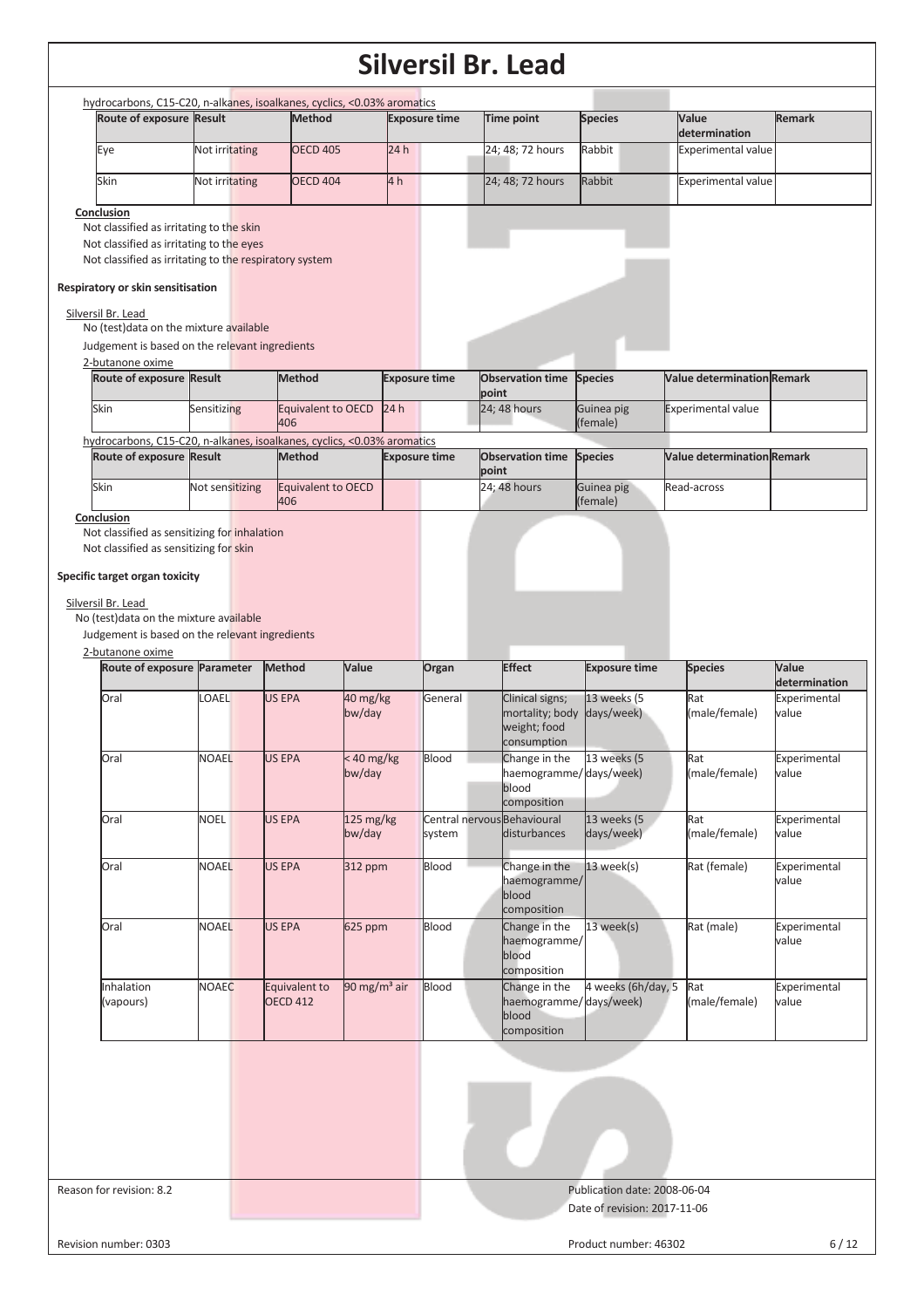| Oral<br>Dermal<br>Inhalation                                                                                                                                                                                                                                                                               | Route of exposure Parameter | <b>Method</b>                           |                           | Value                            | Organ                 | <b>Effect</b>                   |                       | <b>Exposure time</b>                                         |                             | <b>Species</b>       | Value<br>determination                                  |  |
|------------------------------------------------------------------------------------------------------------------------------------------------------------------------------------------------------------------------------------------------------------------------------------------------------------|-----------------------------|-----------------------------------------|---------------------------|----------------------------------|-----------------------|---------------------------------|-----------------------|--------------------------------------------------------------|-----------------------------|----------------------|---------------------------------------------------------|--|
|                                                                                                                                                                                                                                                                                                            | <b>NOAEL</b>                | <b>OECD 408</b>                         | Equivalent to             | > 5000 mg/kg<br>bw/day           |                       |                                 | No effect             | 13 weeks (daily)                                             |                             | Rat<br>(male/female) | Read-across                                             |  |
|                                                                                                                                                                                                                                                                                                            | <b>NOAEL</b>                | <b>OECD 411</b>                         | Equivalent to             | $>495$ mg/kg/d                   |                       |                                 | No effect             | 13 weeks (daily, 5<br>days/week)                             |                             | Rat<br>(male/female) | Read-across                                             |  |
| (vapours)                                                                                                                                                                                                                                                                                                  | <b>NOAEC</b>                | <b>OECD 413</b>                         | Equivalent to             | $10186$ mg/m <sup>3</sup><br>air |                       |                                 | No effect             | 13 weeks (6h/day, 5 Rat<br>days/week)                        |                             | (male/female)        | Read-across                                             |  |
| Conclusion<br>Not classified for subchronic toxicity                                                                                                                                                                                                                                                       |                             |                                         |                           |                                  |                       |                                 |                       |                                                              |                             |                      |                                                         |  |
| Mutagenicity (in vitro)<br>Silversil Br. Lead                                                                                                                                                                                                                                                              |                             |                                         |                           |                                  |                       |                                 |                       |                                                              |                             |                      |                                                         |  |
| No (test) data on the mixture available                                                                                                                                                                                                                                                                    |                             |                                         |                           |                                  |                       |                                 |                       |                                                              |                             |                      |                                                         |  |
| 2-butanone oxime<br><b>Result</b>                                                                                                                                                                                                                                                                          |                             | <b>Method</b>                           |                           |                                  | Test substrate        |                                 |                       | <b>Effect</b>                                                |                             |                      | <b>Value determination</b>                              |  |
| Ambiguous                                                                                                                                                                                                                                                                                                  |                             | Equivalent to OECD 476                  |                           |                                  | cells)                | Mouse (lymphoma L5178Y          |                       |                                                              |                             |                      | <b>Experimental value</b>                               |  |
| Negative                                                                                                                                                                                                                                                                                                   |                             | Equivalent to OECD 471                  |                           |                                  |                       | Bacteria (S.typhimurium)        |                       |                                                              |                             |                      | <b>Experimental value</b>                               |  |
| Negative                                                                                                                                                                                                                                                                                                   |                             | Equivalent to OECD 482                  |                           |                                  | Rat liver cells       |                                 |                       |                                                              |                             |                      | Experimental value                                      |  |
| hydrocarbons, C15-C20, n-alkanes, isoalkanes, cyclics, <0.03% aromatics                                                                                                                                                                                                                                    |                             |                                         |                           |                                  |                       |                                 |                       |                                                              |                             |                      |                                                         |  |
| <b>Result</b><br>Negative with metabolic<br>activation, negative without<br>metabolic activation                                                                                                                                                                                                           |                             | <b>Method</b><br>Equivalent to OECD 471 |                           |                                  | <b>Test substrate</b> | Bacteria (S.typhimurium)        |                       | <b>Effect</b>                                                |                             |                      | <b>Value determination</b><br><b>Experimental value</b> |  |
| Negative with metabolic<br>activation, negative without<br>metabolic activation                                                                                                                                                                                                                            |                             | Equivalent to OECD 476                  |                           |                                  | cells)                | Mouse (lymphoma L5178Y          |                       |                                                              |                             |                      | Read-across                                             |  |
| Negative with metabolic<br>activation, negative without<br>metabolic activation                                                                                                                                                                                                                            |                             | Equivalent to OECD 473                  |                           |                                  |                       | Chinese hamster ovary (CHO)     |                       |                                                              |                             | Read-across          |                                                         |  |
| Mutagenicity (in vivo)                                                                                                                                                                                                                                                                                     |                             |                                         |                           |                                  |                       |                                 |                       |                                                              |                             |                      |                                                         |  |
| Silversil Br. Lead<br>No (test) data on the mixture available                                                                                                                                                                                                                                              |                             |                                         |                           |                                  |                       |                                 |                       |                                                              |                             |                      |                                                         |  |
| Judgement is based on the relevant ingredients<br>2-butanone oxime                                                                                                                                                                                                                                         |                             |                                         |                           |                                  |                       |                                 |                       |                                                              |                             |                      |                                                         |  |
| <b>Result</b>                                                                                                                                                                                                                                                                                              |                             |                                         | <b>Method</b>             |                                  | <b>Exposure time</b>  |                                 | <b>Test substrate</b> |                                                              | Organ                       |                      | <b>Value determination</b>                              |  |
| Negative                                                                                                                                                                                                                                                                                                   |                             |                                         | Other                     |                                  | $3 \text{ day}(s)$    |                                 | (male)                | Drosophila melanogaster                                      | organ                       | Male reproductive    | <b>Experimental value</b>                               |  |
| Negative                                                                                                                                                                                                                                                                                                   |                             |                                         | Other                     |                                  |                       |                                 | Rat (male/female)     |                                                              |                             |                      | Experimental value                                      |  |
| hydrocarbons, C15-C20, n-alkanes, isoalkanes, cyclics, <0.03% aromatics<br><b>Result</b>                                                                                                                                                                                                                   |                             |                                         | Method                    |                                  | <b>Exposure time</b>  |                                 | <b>Test substrate</b> |                                                              |                             |                      | <b>Value determination</b>                              |  |
| Negative                                                                                                                                                                                                                                                                                                   |                             |                                         | Equivalent to OECD        |                                  | 8 weeks (6h/day, 5    |                                 | Mouse (male)          |                                                              | Organ                       | Male reproductive    | Read-across                                             |  |
| Negative                                                                                                                                                                                                                                                                                                   |                             |                                         | 483<br>Equivalent to OECD |                                  | days/week)            |                                 | Rat (male/female)     |                                                              | organ<br><b>Bone marrow</b> |                      | Read-across                                             |  |
|                                                                                                                                                                                                                                                                                                            |                             | 475                                     |                           |                                  |                       |                                 | Mouse (male/female)   |                                                              |                             |                      |                                                         |  |
| Negative                                                                                                                                                                                                                                                                                                   |                             | 474                                     | Equivalent to OECD        |                                  | 24 h - 72 h           |                                 |                       |                                                              | Bone marrow                 |                      | Read-across                                             |  |
|                                                                                                                                                                                                                                                                                                            |                             |                                         |                           |                                  |                       |                                 |                       |                                                              |                             |                      |                                                         |  |
|                                                                                                                                                                                                                                                                                                            |                             |                                         |                           |                                  |                       |                                 |                       |                                                              |                             |                      |                                                         |  |
|                                                                                                                                                                                                                                                                                                            |                             |                                         |                           |                                  |                       |                                 |                       |                                                              |                             |                      |                                                         |  |
|                                                                                                                                                                                                                                                                                                            |                             |                                         |                           |                                  |                       |                                 |                       |                                                              |                             |                      |                                                         |  |
|                                                                                                                                                                                                                                                                                                            |                             |                                         |                           |                                  |                       |                                 |                       |                                                              |                             |                      |                                                         |  |
| <b>Route of</b>                                                                                                                                                                                                                                                                                            | Parameter                   | <b>Method</b>                           |                           | Value                            | <b>Exposure time</b>  |                                 | <b>Species</b>        | <b>Effect</b>                                                |                             | Organ                | Value<br>determination                                  |  |
| exposure<br>Inhalation<br>(vapours)                                                                                                                                                                                                                                                                        | <b>NOAEC</b>                | <b>EPA OTS</b><br>798.3300              |                           | $0.27$ mg/l                      | days/week)            | ≥ 1 year(s) (6h/day, 5Rat       |                       | effect                                                       | No carcinogenic             |                      | Experimental<br>value                                   |  |
| Inhalation<br>(vapours)                                                                                                                                                                                                                                                                                    | Dose level                  | <b>EPA OTS</b><br>798.3300              |                           | 374 ppm                          | days/week)            | $\geq$ 1 year(s) (6h/day, 5 Rat |                       |                                                              | Carcinogenicity             | Liver                | Experimental<br>value                                   |  |
|                                                                                                                                                                                                                                                                                                            |                             |                                         |                           |                                  |                       |                                 |                       |                                                              |                             |                      |                                                         |  |
|                                                                                                                                                                                                                                                                                                            |                             |                                         |                           |                                  |                       |                                 |                       |                                                              |                             |                      |                                                         |  |
| Conclusion<br>Not classified for mutagenic or genotoxic toxicity<br>Carcinogenicity<br>Silversil Br. Lead<br>No (test) data on the mixture available<br>Judgement is based on the relevant ingredients<br>2-butanone oxime<br>Conclusion<br>Not classified for carcinogenicity<br>Reason for revision: 8.2 |                             |                                         |                           |                                  |                       |                                 |                       | Publication date: 2008-06-04<br>Date of revision: 2017-11-06 |                             |                      |                                                         |  |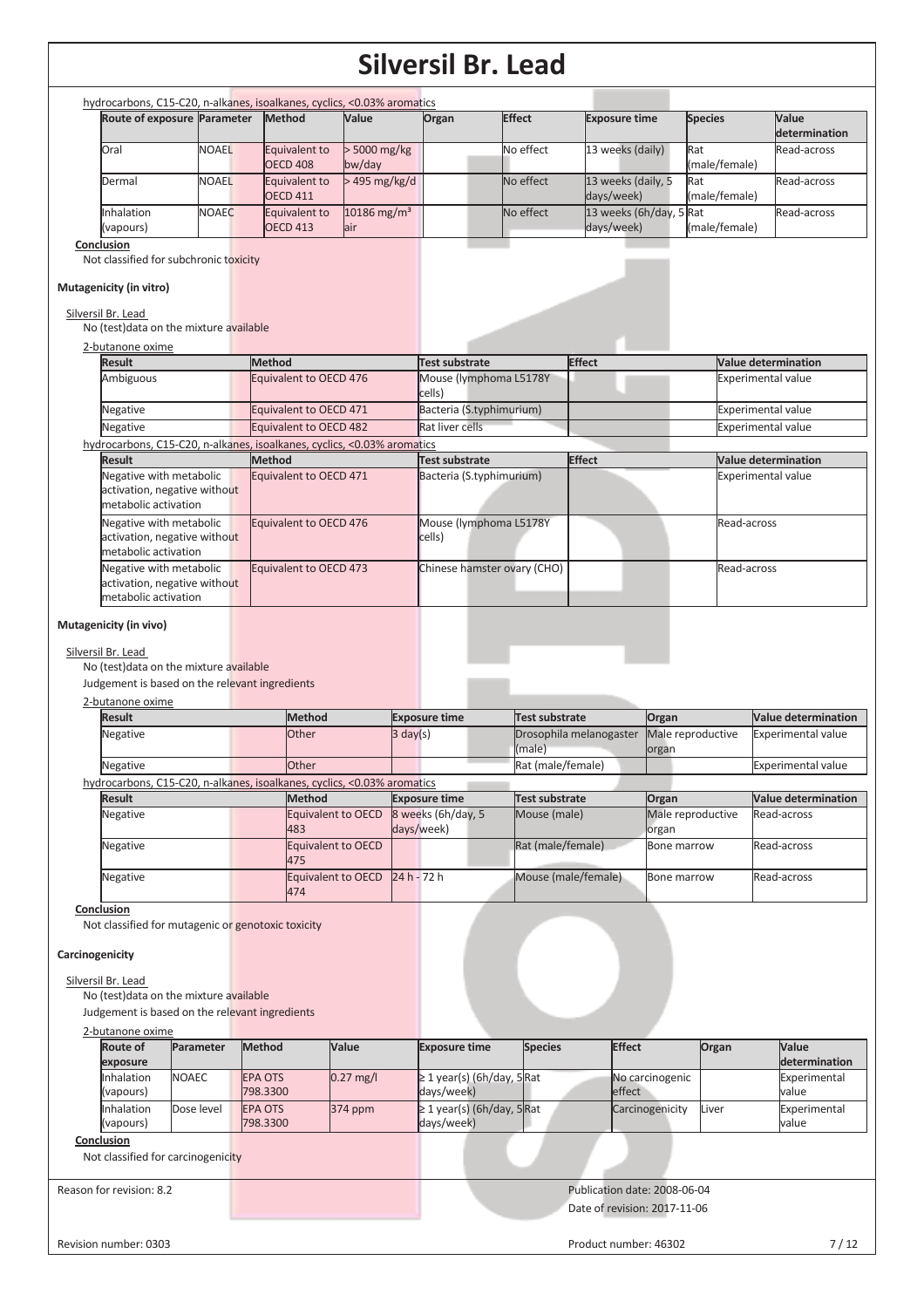### **Reproductive toxicity**

## Silversil Br. Lead

No (test)data on the mixture available

Judgement is based on the relevant ingredients

| 2-butanone oxime |  |
|------------------|--|
|                  |  |

| 2-butanone oxime            |                   |                 |                                             |                              |                      |                                             |        |                        |
|-----------------------------|-------------------|-----------------|---------------------------------------------|------------------------------|----------------------|---------------------------------------------|--------|------------------------|
|                             | Parameter         | <b>Method</b>   | <b>Value</b>                                | <b>Exposure time Species</b> |                      | Effect                                      | Organ  | Value<br>determination |
| Developmental toxicity      | <b>NOAEL (F1)</b> | <b>OECD 414</b> | $600 \frac{\text{mg}}{\text{kg}}$<br>bw/day | $10 \text{ day(s)}$          | Rat                  | No effect                                   |        | Experimental<br>value  |
|                             | LOAEL (P)         | <b>OECD 414</b> | $60 \frac{\text{mg}}{\text{kg}}$<br>bw/day  | $10 \text{ day(s)}$          | Rat                  | Spleen<br>enlargement/aff<br><b>lection</b> | Spleen | Experimental<br>value  |
| <b>Effects on fertility</b> | <b>NOAEL</b>      | <b>US EPA</b>   | $\geq$ 200 mg/kg/d                          |                              | Rat<br>(male/female) |                                             |        | Experimental<br>value  |

### hydrocarbons, C15-C20, n-alkanes, isoalkanes, cyclics, <0.03% aromatics

|                        | <b>Parameter</b> | <b>Method</b>   | <b>Value</b>  | <b>Exposure time Species</b> |               | <b>Effect</b> | Organ | <b>Value</b>  |
|------------------------|------------------|-----------------|---------------|------------------------------|---------------|---------------|-------|---------------|
|                        |                  |                 |               |                              |               |               |       | determination |
| Developmental toxicity | <b>NOAEL</b>     | <b>OECD 414</b> | $>1000$ mg/kg | $10 \text{ day(s)}$          | Rat (female)  | No effect     |       | Experimental  |
|                        |                  |                 | bw/day        |                              |               |               |       | value         |
| Maternal toxicity      | <b>NOAEL</b>     | <b>OECD 414</b> | $>1000$ mg/kg | $10 \text{ day(s)}$          | Rat (female)  | No effect     |       | Experimental  |
|                        |                  |                 | bw/day        |                              |               |               |       | value         |
| Effects on fertility   | <b>NOAEL (P)</b> | Equivalent to   | $>1000$ mg/kg |                              | Rat           | No effect     |       | Read-across   |
|                        |                  | <b>OECD 422</b> | bw/day        |                              | (male/female) |               |       |               |
|                        | <b>NOAEL (P)</b> | Equivalent to   | $>1000$ mg/kg |                              | Rat           | No effect     |       | Read-across   |
|                        |                  | <b>OECD 421</b> | bw/day        |                              | (male/female) |               |       |               |

### **Conclusion**

Not classified for reprotoxic or developmental toxicity

#### **Toxicity other effects**

Silversil Br. Lead No (test)data on the mixture available

#### **Chronic effects from short and long-term exposure**

Silversil Br. Lead

ON CONTINUOUS/REPEATED EXPOSURE/CONTACT: Skin rash/inflammation.

# SECTION 12: Ecological information

### **12.1. Toxicity**

### Silversil Br. Lead

No (test)data on the mixture available

Judgement of the mixture is based on the relevant ingredients

| 2-butanone oxime                                |                  |                     |                 |                     |                              |                                    |                     |                                   |
|-------------------------------------------------|------------------|---------------------|-----------------|---------------------|------------------------------|------------------------------------|---------------------|-----------------------------------|
|                                                 | Parameter        | <b>Method</b>       | Value           | <b>Duration</b>     | <b>Species</b>               | Test design                        | Fresh/salt<br>water | Value determination               |
| Acute toxicity fishes                           | <b>LC50</b>      | <b>OECD 203</b>     | $>100$ mg/l     | 96 h                | Oryzias latipes              | Semi-static<br>system              | Fresh water         | Experimental value;<br><b>GLP</b> |
| Acute toxicity crustacea                        | EC <sub>50</sub> | <b>OECD 202</b>     | 201 mg/l        | 48 h                | Daphnia magna                | Static system                      | Fresh water         | Experimental value;<br><b>GLP</b> |
| Toxicity algae and other aquatic EC50<br>plants |                  | <b>OECD 201</b>     | $11.8$ mg/l     | 72 h                | Selenastrum<br>capricornutum | <b>Static system</b>               | Fresh water         | Experimental value;<br><b>GLP</b> |
|                                                 | <b>NOEC</b>      | <b>OECD 201</b>     | $2.56$ mg/l     | 72 h                | Selenastrum<br>capricornutum | <b>Static system</b>               | Fresh water         | Experimental value;<br><b>GLP</b> |
| Long-term toxicity fish                         | <b>NOEC</b>      | OECD <sub>204</sub> | $\geq 100$ mg/l | $14 \text{ day(s)}$ | Oryzias latipes              | Flow-through Fresh water<br>system |                     | Experimental value;<br><b>GLP</b> |
| Long-term toxicity aquatic<br>crustacea         | <b>NOEC</b>      | <b>OECD 211</b>     | $\geq 100$ mg/l | $21 \text{ day(s)}$ | Daphnia magna                | Semi-static<br>system              | Fresh water         | Experimental value;<br><b>GLP</b> |
|                                                 |                  |                     |                 |                     |                              |                                    |                     |                                   |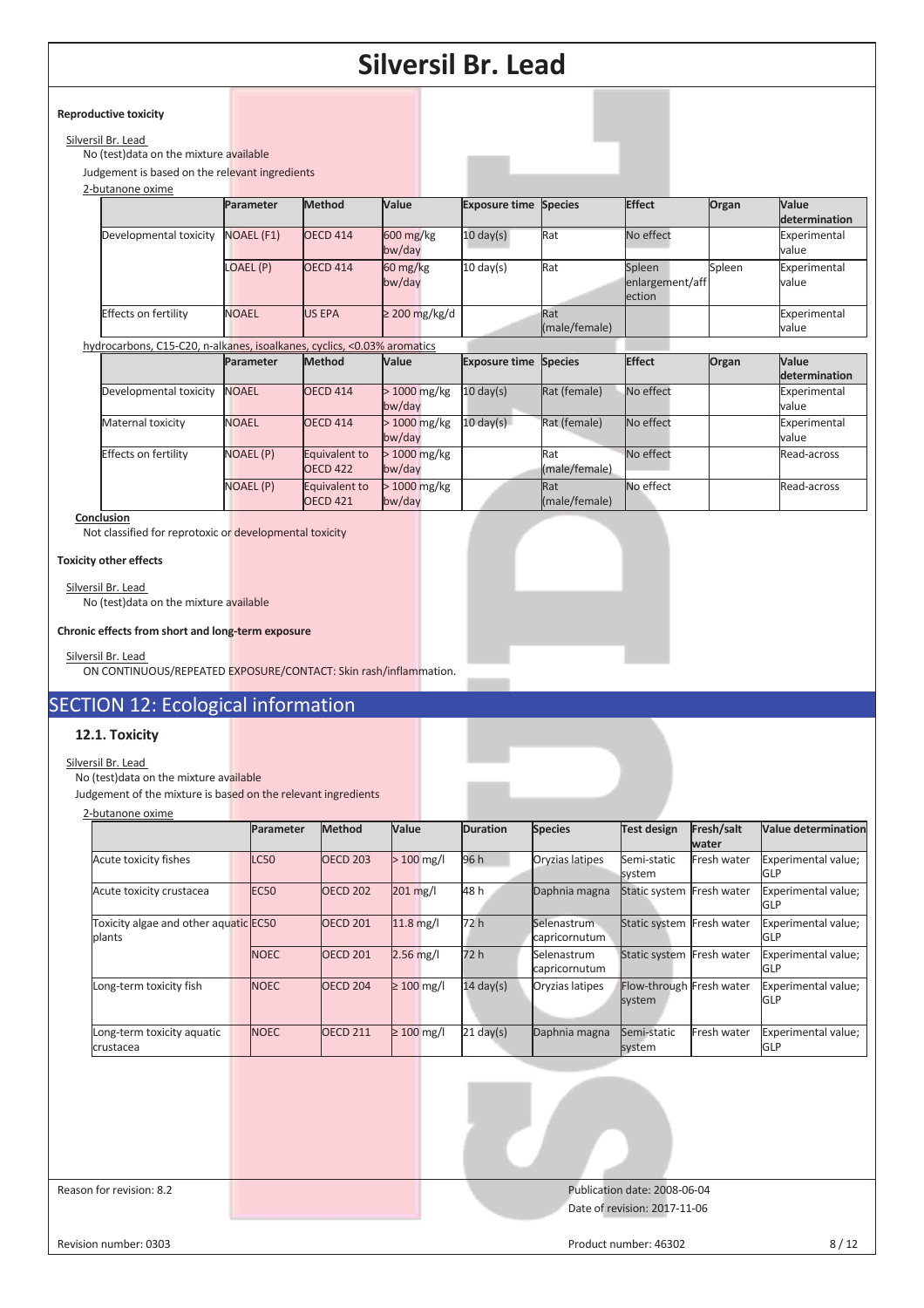| hydrocarbons, C15-C20, n-alkanes, isoalkanes, cyclics, <0.03% aromatics |                  |                                  |                    |                     |                                |                          |                     |                                   |
|-------------------------------------------------------------------------|------------------|----------------------------------|--------------------|---------------------|--------------------------------|--------------------------|---------------------|-----------------------------------|
|                                                                         | <b>Parameter</b> | <b>Method</b>                    | <b>Value</b>       | <b>Duration</b>     | <b>Species</b>                 | <b>Test design</b>       | Fresh/salt<br>water | <b>Value determination</b>        |
| Acute toxicity fishes                                                   | <b>LL50</b>      | Equivalent to<br><b>OECD 203</b> | 1028 mg/l          | 96 h                | Scophthalmus<br>maximus        | Semi-static<br>system    | Salt water          | Experimental value;<br><b>GLP</b> |
| Acute toxicity crustacea                                                | <b>LL50</b>      | ISO 14669                        | $> 3193$ mg/l      | 48 h                | Acartia tonsa                  | Static system Salt water |                     | Experimental value;<br><b>GLP</b> |
| Toxicity algae and other aquatic EC50<br>plants                         |                  | ISO 10253                        | $>10000$ mg/l 72 h |                     | Skeletonema<br><b>costatum</b> | Static system Salt water |                     | Experimental value;<br><b>GLP</b> |
| Long-term toxicity fish                                                 | <b>NOELR</b>     |                                  | $>1000$ mg/l       | $28 \text{ day}(s)$ | Oncorhynchus<br>mykiss         |                          | Fresh water         | QSAR; Growth rate                 |
| Long-term toxicity aquatic<br>crustacea                                 | <b>NOELR</b>     |                                  | $>1000$ mg/l       | $21 \text{ day(s)}$ | Daphnia magna                  |                          | Fresh water         | <b>QSAR</b>                       |
| Toxicity aquatic micro-<br>organisms                                    | EC <sub>50</sub> | <b>OECD 209</b>                  | $>100$ mg/l        | 3h                  | <b>Activated sludge</b>        | Static system            | Fresh water         | Experimental value;<br><b>GLP</b> |

#### **Conclusion**

Not classified as dangerous for the environment according to the criteria of Regulation (EC) No 1272/2008

### **12.2. Persistence and degradability**

hydrocarbons, C15-C20, n-alkanes, isoalkanes, cyclics, <0.03% aromatics

**Biodegradation water** 

| <b>Method</b>                                          | <b>Value</b> | <b>Duration</b> | Nalue determination       |
|--------------------------------------------------------|--------------|-----------------|---------------------------|
| : Biodegradability in Seawater<br><b>OECD 306: Bio</b> | 74 %: GLP    | 28<br>day(s)    | <b>Experimental value</b> |
|                                                        |              |                 |                           |

### **Conclusion**

Contains readily biodegradable component(s)

### **12.3. Bioaccumulative potential**

Silversil Br. Lead

| Log | . Kow |  |
|-----|-------|--|
|     |       |  |

| <b>Method</b> |                   |                 | <b>Remark</b> |                                                                         | <b>Value</b> |                     |                | Temperature        | <b>Value determination</b> |
|---------------|-------------------|-----------------|---------------|-------------------------------------------------------------------------|--------------|---------------------|----------------|--------------------|----------------------------|
|               |                   |                 |               | Not applicable (mixture)                                                |              |                     |                |                    |                            |
|               | 2-butanone oxime  |                 |               |                                                                         |              |                     |                |                    |                            |
|               | <b>BCF</b> fishes |                 |               |                                                                         |              |                     |                |                    |                            |
|               | Parameter         | <b>Method</b>   |               | <b>Value</b>                                                            |              | <b>Duration</b>     | <b>Species</b> |                    | <b>Value determination</b> |
|               | <b>BCF</b>        | <b>OECD 305</b> |               | $0.5 - 5.8$ ; GLP                                                       |              | $42 \text{ day}(s)$ |                | Cyprinus carpio    | <b>Experimental value</b>  |
|               | Log Kow           |                 |               |                                                                         |              |                     |                |                    |                            |
|               | <b>Method</b>     |                 | <b>Remark</b> |                                                                         | Value        |                     |                | Temperature        | <b>Value determination</b> |
|               | <b>OECD 117</b>   |                 |               |                                                                         | 0.63         |                     |                |                    | <b>Experimental value</b>  |
|               |                   |                 |               | hydrocarbons, C15-C20, n-alkanes, isoalkanes, cyclics, <0.03% aromatics |              |                     |                |                    |                            |
|               | Log Kow           |                 |               |                                                                         |              |                     |                |                    |                            |
|               | <b>Method</b>     |                 | <b>Remark</b> |                                                                         | Value        |                     |                | <b>Temperature</b> | <b>Value determination</b> |
|               |                   |                 |               | No data available                                                       |              |                     |                |                    |                            |

**Conclusion** 

No straightforward conclusion can be drawn based upon the available numerical values

### **12.4. Mobility in soil**

2-butanone oxime **(log) Koc** 

| (log) roc |                                                                                                                                                    |                             |              |                            |  |
|-----------|----------------------------------------------------------------------------------------------------------------------------------------------------|-----------------------------|--------------|----------------------------|--|
| Parameter |                                                                                                                                                    | Method                      | <b>Value</b> | <b>Value determination</b> |  |
| log Koc   |                                                                                                                                                    | PCKOCWIN v2.0<br><b>SRC</b> | 0.55         | QSAR                       |  |
|           | $\sim$ 1. $\sim$ 1. $\sim$ 0.4 F $\sim$ 0.0 $\sim$ 11. $\sim$ $\sim$ $\sim$ 11. $\sim$ $\sim$ 1. $\sim$ 1. $\sim$ 0.000/ $\sim$ $\sim$ $\sim$ 1.1. |                             |              |                            |  |

hydrocarbons, C15-C20, n-alkanes, isoalkanes, cyclics, <0.03% aromatics

| <b>Percent distribution</b> |                     |                       |          |                      |                        |                     |
|-----------------------------|---------------------|-----------------------|----------|----------------------|------------------------|---------------------|
| <b>Method</b>               | <b>Fraction air</b> | <b>Fraction biota</b> | Fraction | <b>Fraction soil</b> | <b>IFraction water</b> | Value determination |
|                             |                     |                       | sediment |                      |                        |                     |
| Mackav level III            | 0.3%                |                       | 92.8%    | 6.8%                 | 0.1%                   | Calculated value    |

#### **Conclusion**

Contains component(s) that adsorb(s) into the soil Contains component(s) with potential for mobility in the soil

### **12.5. Results of PBT and vPvB assessment**

Does not contain component(s) that meet(s) the criteria of PBT and/or vPvB as listed in Annex XIII of Regulation (EC) No 1907/2006.

### **12.6. Other adverse effects**

Silversil Br. Lead

**Fluorinated greenhouse gases (Regulation (EU) No 517/2014)** 

### Reason for revision: 8.2 **Publication date: 2008-06-04** Publication date: 2008-06-04 Date of revision: 2017-11-06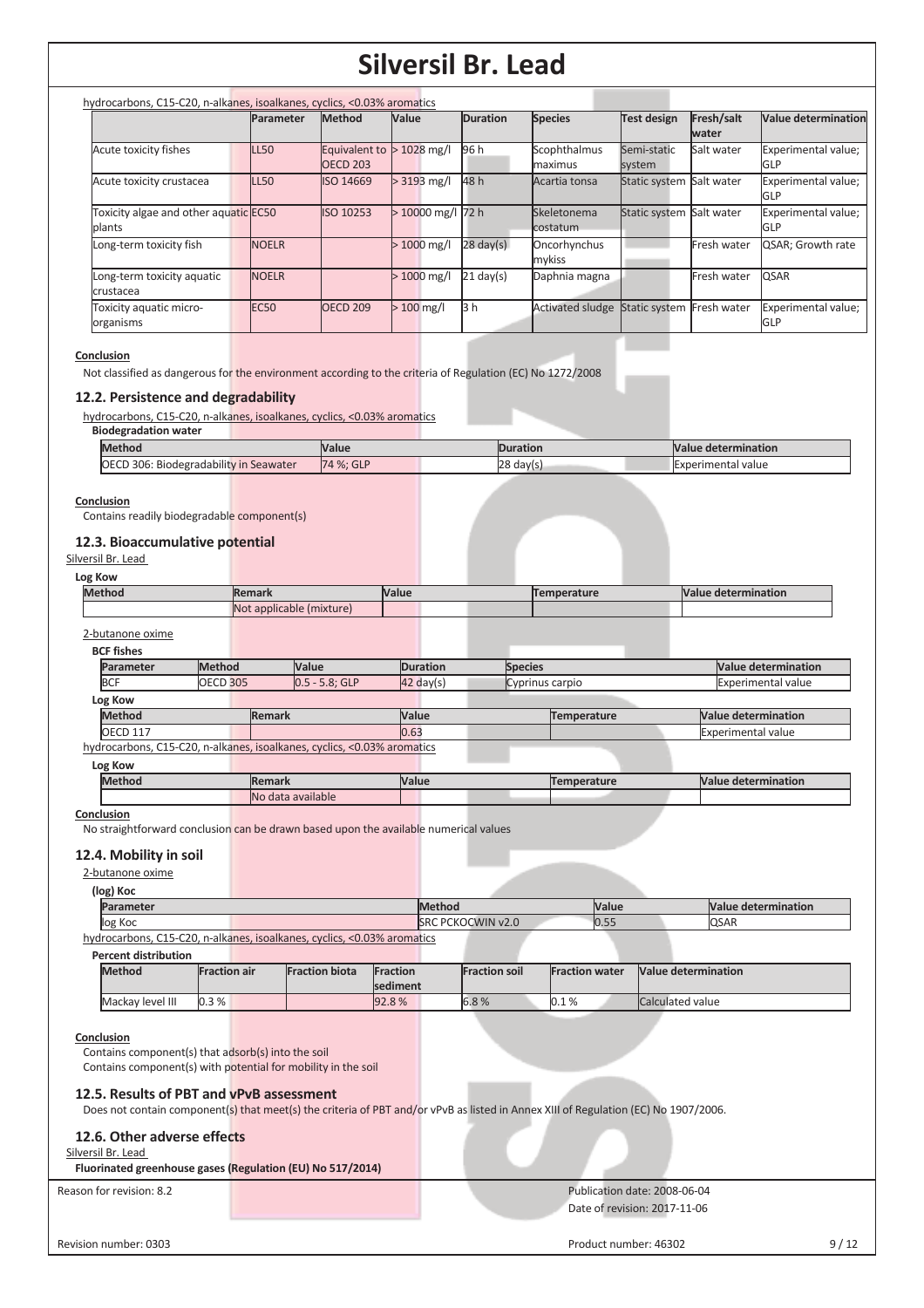None of the known components is included in the list of fluorinated greenhouse gases (Regulation (EU) No 517/2014)

**Ozone-depleting potential (ODP)** 

Not classified as dangerous for the ozone layer (Regulation (EC) No 1005/2009)

2-butanone oxime

**Groundwater** 

Groundwater pollutant

## SECTION 13: Disposal considerations

The information in this section i<mark>s a general description. If applicable an</mark>d available, exposure scenarios are attached in annex. Always use the relevant exposure scenarios that correspond to your identified use.

### **13.1. Waste treatment methods**

#### **13.1.1 Provisions relating to waste**

**European Union** 

Can be considered as non hazardous waste according to Directive 2008/98/EC, as amended by Regulation (EU) No 1357/2014 and Regulation (EU) No 2017/997.

Waste material code (Directive 2008/98/EC, Decision 2000/0532/EC).

08 04 10 (wastes from MFSU of adhesives and sealants (including waterproofing products): waste adhesives and sealants other than those mentioned in 08 04 09). Depending on branch of industry and production process, also other waste codes may be applicable.

### **13.1.2 Disposal methods**

Remove waste in accordance with local and/or national regulations. Do not discharge into drains or the environment. Dispose of at authorized waste collection point.

#### **13.1.3 Packaging/Container**

**European Union** 

Waste material code packaging (Directive 2008/98/EC).

15 01 02 (plastic packaging).

## SECTION 14: Transport information

### **Road (ADR), Rail (RID), Inland waterways (ADN), Sea (IMDG/IMSBC), Air (ICAO-TI/IATA-DGR)**

| 14.1. UN number                          |                                                                          |                                         |
|------------------------------------------|--------------------------------------------------------------------------|-----------------------------------------|
| Transport                                |                                                                          | Not subject                             |
| 14.2. UN proper shipping name            |                                                                          |                                         |
| 14.3. Transport hazard class(es)         |                                                                          |                                         |
| Hazard identification number             |                                                                          |                                         |
| Class                                    |                                                                          |                                         |
| Classification code                      |                                                                          |                                         |
| 14.4. Packing group                      |                                                                          |                                         |
| Packing group                            |                                                                          |                                         |
| Labels                                   |                                                                          |                                         |
| 14.5. Environmental hazards              |                                                                          |                                         |
| Environmentally hazardous substance mark |                                                                          | no                                      |
| 14.6. Special precautions for user       |                                                                          |                                         |
| Special provisions                       |                                                                          |                                         |
| Limited quantities                       |                                                                          |                                         |
|                                          | 14.7. Transport in bulk according to Annex II of Marpol and the IBC Code |                                         |
| Annex II of MARPOL 73/78                 |                                                                          | Not applicable, based on available data |

## SECTION 15: Regulatory information

**15.1. Safety, health and environmental regulations/legislation specific for the substance or mixture**

### **European legislation:**

VOC content Directive 2010/75/EU

| <b>VOC content</b> |  | Remark |  |  |
|--------------------|--|--------|--|--|
| 1.08%              |  |        |  |  |
| 10.48 g/l          |  |        |  |  |

### REACH Annex XVII - Restriction

 Contains component(s) subject to restrictions of Annex XVII of Regulation (EC) No 1907/2006: restrictions on the manufacture, placing on the market and use of certain dangerous substances, mixtures and articles.

|                                                                                                | Designation of the substance, of the group of<br>substances or of the mixture                                                                                                                                                                                                                                                                                       | Conditions of restriction                                                                                                                                                                                                                                                                                                                                                                                                                                                                                 |
|------------------------------------------------------------------------------------------------|---------------------------------------------------------------------------------------------------------------------------------------------------------------------------------------------------------------------------------------------------------------------------------------------------------------------------------------------------------------------|-----------------------------------------------------------------------------------------------------------------------------------------------------------------------------------------------------------------------------------------------------------------------------------------------------------------------------------------------------------------------------------------------------------------------------------------------------------------------------------------------------------|
| 2-butanone oxime<br>hydrocarbons, C15-C20, n-alkanes,<br>isoalkanes, cyclics, <0.03% aromatics | Liquid substances or mixtures which are<br>regarded as dangerous in accordance with<br>Directive 1999/45/EC or are fulfilling the<br>criteria for any of the following hazard classes<br>or categories set out in Annex I to Regulation<br>(EC) No 1272/2008:<br>(a) hazard classes 2.1 to 2.4, 2.6 and 2.7, 2.8<br>types A and B, 2.9, 2.10, 2.12, 2.13 categories | 1. Shall not be used in:<br>- ornamental articles intended to produce light or colour effects by means of different<br>phases, for example in ornamental lamps and ashtrays,<br>- tricks and jokes,<br>- games for one or more participants, or any article intended to be used as such, even with<br>ornamental aspects,<br>2. Articles not complying with paragraph 1 shall not be placed on the market.<br>3. Shall not be placed on the market if they contain a colouring agent, unless required for |
| Reason for revision: 8.2                                                                       |                                                                                                                                                                                                                                                                                                                                                                     | Publication date: 2008-06-04<br>Date of revision: 2017-11-06                                                                                                                                                                                                                                                                                                                                                                                                                                              |
| Revision number: 0303                                                                          |                                                                                                                                                                                                                                                                                                                                                                     | Product number: 46302<br>10/12                                                                                                                                                                                                                                                                                                                                                                                                                                                                            |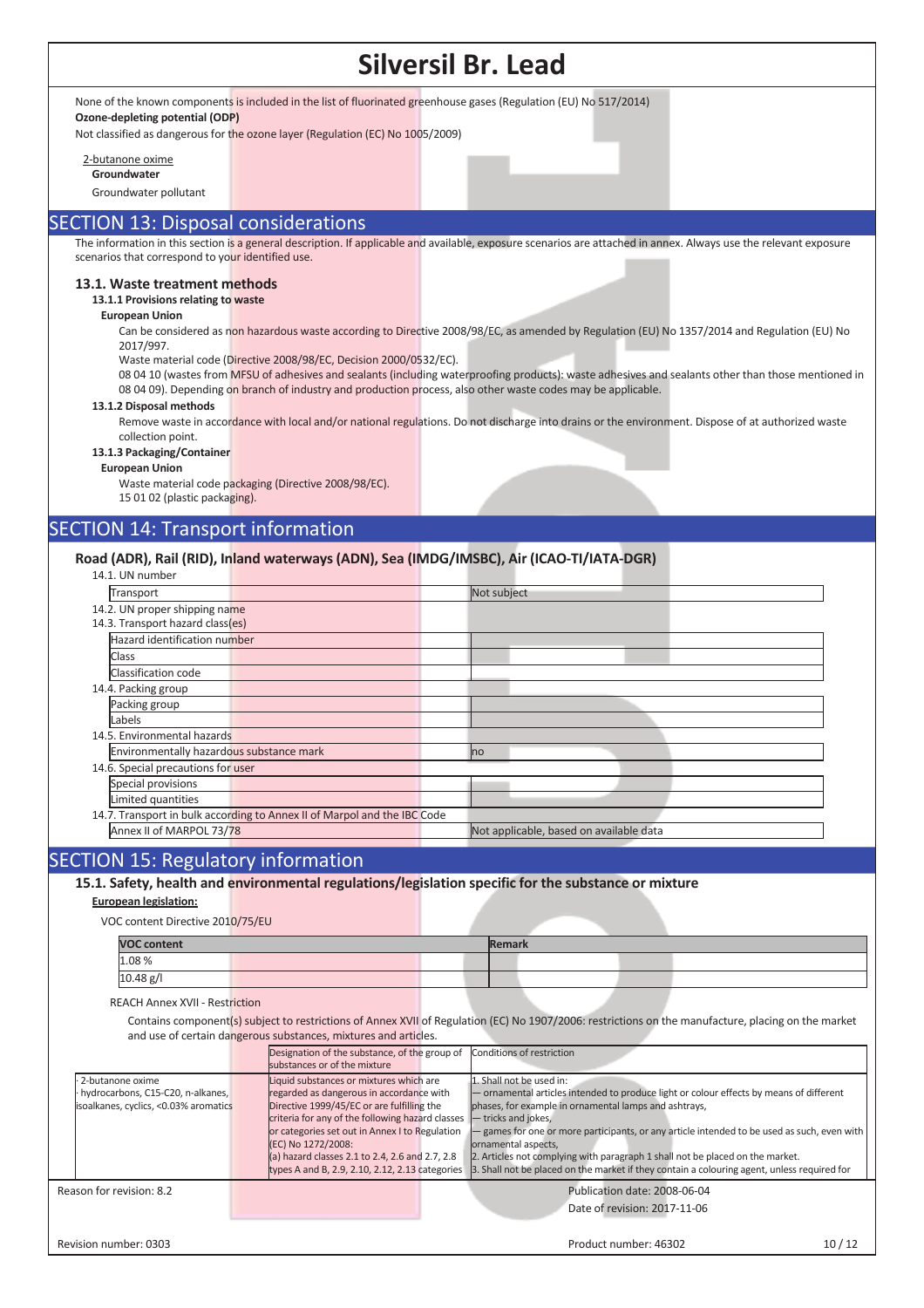|                                                                                        | 1 and 2, 2.14 categories 1 and 2, 2.15 types A<br>to F;<br>(b) hazard classes 3.1 to 3.6, 3.7 adverse<br>effects on sexual function and fertility or on<br>development, 3.8 effects other than narcotic<br>effects, 3.9 and 3.10;<br>(c) hazard class 4.1;<br>(d) hazard class 5.1. | fiscal reasons, or perfume, or both, if they:<br>- can be used as fuel in decorative oil lamps for supply to the general public, and,<br>- present an aspiration hazard and are labelled with R65 or H304,<br>4. Decorative oil lamps for supply to the general public shall not be placed on the market<br>unless they conform to the European Standard on Decorative oil lamps (EN 14059) adopted<br>by the European Committee for Standardisation (CEN).<br>5. Without prejudice to the implementation of other Community provisions relating to the<br>classification, packaging and labelling of dangerous substances and mixtures, suppliers shall<br>ensure, before the placing on the market, that the following requirements are met:<br>a) lamp oils, labelled with R65 or H304, intended for supply to the general public are visibly,<br>legibly and indelibly marked as follows: "Keep lamps filled with this liquid out of the reach of<br>children"; and, by 1 December 2010, "Just a sip of lamp oil — or even sucking the wick of<br>lamps - may lead to life-threatening lung damage";<br>b) grill lighter fluids, labelled with R65 or H304, intended for supply to the general public are<br>legibly and indelibly marked by 1 December 2010 as follows: "Just a sip of grill lighter may<br>lead to life threatening lung damage";<br>c) lamp oils and grill lighters, labelled with R65 or H304, intended for supply to the general<br>public are packaged in black opaque containers not exceeding 1 litre by 1 December 2010.<br>6. No later than 1 June 2014, the Commission shall request the European Chemicals Agency<br>to prepare a dossier, in accordance with Article 69 of the present Regulation with a view to<br>ban, if appropriate, grill lighter fluids and fuel for decorative lamps, labelled R65 or H304,<br>intended for supply to the general public.<br>7. Natural or legal persons placing on the market for the first time lamp oils and grill lighter<br>fluids, labelled with R65 or H304, shall by 1 December 2011, and annually thereafter,<br>provide data on alternatives to lamp oils and grill lighter fluids labelled R65 or H304 to the<br>competent authority in the Member State concerned. Member States shall make those data<br>available to the Commission.' |
|----------------------------------------------------------------------------------------|-------------------------------------------------------------------------------------------------------------------------------------------------------------------------------------------------------------------------------------------------------------------------------------|-----------------------------------------------------------------------------------------------------------------------------------------------------------------------------------------------------------------------------------------------------------------------------------------------------------------------------------------------------------------------------------------------------------------------------------------------------------------------------------------------------------------------------------------------------------------------------------------------------------------------------------------------------------------------------------------------------------------------------------------------------------------------------------------------------------------------------------------------------------------------------------------------------------------------------------------------------------------------------------------------------------------------------------------------------------------------------------------------------------------------------------------------------------------------------------------------------------------------------------------------------------------------------------------------------------------------------------------------------------------------------------------------------------------------------------------------------------------------------------------------------------------------------------------------------------------------------------------------------------------------------------------------------------------------------------------------------------------------------------------------------------------------------------------------------------------------------------------------------------------------------------------------------------------------------------------------------------------------------------------------------------------------------------------------------------------------------------------------------------------------------------------------------------------------------------------------------------------------------------------------------------------------------------------------------------------------------|
| <b>National legislation Belgium</b><br>Silversil Br. Lead<br>No data available         |                                                                                                                                                                                                                                                                                     |                                                                                                                                                                                                                                                                                                                                                                                                                                                                                                                                                                                                                                                                                                                                                                                                                                                                                                                                                                                                                                                                                                                                                                                                                                                                                                                                                                                                                                                                                                                                                                                                                                                                                                                                                                                                                                                                                                                                                                                                                                                                                                                                                                                                                                                                                                                             |
| <b>National legislation The Netherlands</b><br>Silversil Br. Lead<br>No data available |                                                                                                                                                                                                                                                                                     |                                                                                                                                                                                                                                                                                                                                                                                                                                                                                                                                                                                                                                                                                                                                                                                                                                                                                                                                                                                                                                                                                                                                                                                                                                                                                                                                                                                                                                                                                                                                                                                                                                                                                                                                                                                                                                                                                                                                                                                                                                                                                                                                                                                                                                                                                                                             |
| <b>National legislation France</b><br>Silversil Br. Lead<br>No data available          |                                                                                                                                                                                                                                                                                     |                                                                                                                                                                                                                                                                                                                                                                                                                                                                                                                                                                                                                                                                                                                                                                                                                                                                                                                                                                                                                                                                                                                                                                                                                                                                                                                                                                                                                                                                                                                                                                                                                                                                                                                                                                                                                                                                                                                                                                                                                                                                                                                                                                                                                                                                                                                             |
| <b>National legislation Germany</b>                                                    |                                                                                                                                                                                                                                                                                     |                                                                                                                                                                                                                                                                                                                                                                                                                                                                                                                                                                                                                                                                                                                                                                                                                                                                                                                                                                                                                                                                                                                                                                                                                                                                                                                                                                                                                                                                                                                                                                                                                                                                                                                                                                                                                                                                                                                                                                                                                                                                                                                                                                                                                                                                                                                             |
| Silversil Br. Lead<br>WGK                                                              | (AwSV) of 18 April 2017                                                                                                                                                                                                                                                             | 1; Classification water polluting based on the components in compliance with Verwaltungsvorschrift wassergefährdender<br>Stoffe (VwVwS) of 27 July 2005 (Anhang 4) and Verordnung über Anlagen zum Umgang mit wassergefährdenden Stoffen                                                                                                                                                                                                                                                                                                                                                                                                                                                                                                                                                                                                                                                                                                                                                                                                                                                                                                                                                                                                                                                                                                                                                                                                                                                                                                                                                                                                                                                                                                                                                                                                                                                                                                                                                                                                                                                                                                                                                                                                                                                                                    |
| 2-butanone oxime                                                                       |                                                                                                                                                                                                                                                                                     |                                                                                                                                                                                                                                                                                                                                                                                                                                                                                                                                                                                                                                                                                                                                                                                                                                                                                                                                                                                                                                                                                                                                                                                                                                                                                                                                                                                                                                                                                                                                                                                                                                                                                                                                                                                                                                                                                                                                                                                                                                                                                                                                                                                                                                                                                                                             |
| TA-Luft<br>TRGS900 - Risiko der                                                        | 5.2.5;                                                                                                                                                                                                                                                                              | Butanonoxim; Y; Risiko der Fruchtschädigung braucht bei Einhaltung des Arbeitsplatzgrenzwertes und des biologischen                                                                                                                                                                                                                                                                                                                                                                                                                                                                                                                                                                                                                                                                                                                                                                                                                                                                                                                                                                                                                                                                                                                                                                                                                                                                                                                                                                                                                                                                                                                                                                                                                                                                                                                                                                                                                                                                                                                                                                                                                                                                                                                                                                                                         |
| Fruchtschädigung                                                                       | Grenzwertes nicht befürchtet zu werden                                                                                                                                                                                                                                              |                                                                                                                                                                                                                                                                                                                                                                                                                                                                                                                                                                                                                                                                                                                                                                                                                                                                                                                                                                                                                                                                                                                                                                                                                                                                                                                                                                                                                                                                                                                                                                                                                                                                                                                                                                                                                                                                                                                                                                                                                                                                                                                                                                                                                                                                                                                             |
| Sensibilisierende Stoffe                                                               | Butanonoxim; Sh; Hautsensibilisierende Stoffe                                                                                                                                                                                                                                       |                                                                                                                                                                                                                                                                                                                                                                                                                                                                                                                                                                                                                                                                                                                                                                                                                                                                                                                                                                                                                                                                                                                                                                                                                                                                                                                                                                                                                                                                                                                                                                                                                                                                                                                                                                                                                                                                                                                                                                                                                                                                                                                                                                                                                                                                                                                             |
| <b>Hautresorptive Stoffe</b>                                                           | Butanonoxim; H; Hautresorptiv<br>hydrocarbons, C15-C20, n-alkanes, isoalkanes, cyclics, <0.03% aromatics                                                                                                                                                                            |                                                                                                                                                                                                                                                                                                                                                                                                                                                                                                                                                                                                                                                                                                                                                                                                                                                                                                                                                                                                                                                                                                                                                                                                                                                                                                                                                                                                                                                                                                                                                                                                                                                                                                                                                                                                                                                                                                                                                                                                                                                                                                                                                                                                                                                                                                                             |
| TA-Luft                                                                                | 5.2.5                                                                                                                                                                                                                                                                               |                                                                                                                                                                                                                                                                                                                                                                                                                                                                                                                                                                                                                                                                                                                                                                                                                                                                                                                                                                                                                                                                                                                                                                                                                                                                                                                                                                                                                                                                                                                                                                                                                                                                                                                                                                                                                                                                                                                                                                                                                                                                                                                                                                                                                                                                                                                             |
| <b>National legislation United Kingdom</b><br>Silversil Br. Lead<br>No data available  |                                                                                                                                                                                                                                                                                     |                                                                                                                                                                                                                                                                                                                                                                                                                                                                                                                                                                                                                                                                                                                                                                                                                                                                                                                                                                                                                                                                                                                                                                                                                                                                                                                                                                                                                                                                                                                                                                                                                                                                                                                                                                                                                                                                                                                                                                                                                                                                                                                                                                                                                                                                                                                             |
| Other relevant data<br>Silversil Br. Lead<br>No data available                         |                                                                                                                                                                                                                                                                                     |                                                                                                                                                                                                                                                                                                                                                                                                                                                                                                                                                                                                                                                                                                                                                                                                                                                                                                                                                                                                                                                                                                                                                                                                                                                                                                                                                                                                                                                                                                                                                                                                                                                                                                                                                                                                                                                                                                                                                                                                                                                                                                                                                                                                                                                                                                                             |
| TLV - Carcinogen                                                                       | hydrocarbons, C15-C20, n-alkanes, isoalkanes, cyclics, <0.03% aromatics<br>Mineral oil, pure, highly and severely refined; A4                                                                                                                                                       |                                                                                                                                                                                                                                                                                                                                                                                                                                                                                                                                                                                                                                                                                                                                                                                                                                                                                                                                                                                                                                                                                                                                                                                                                                                                                                                                                                                                                                                                                                                                                                                                                                                                                                                                                                                                                                                                                                                                                                                                                                                                                                                                                                                                                                                                                                                             |
| 15.2. Chemical safety assessment                                                       | No chemical safety assessment has been conducted for the mixture.                                                                                                                                                                                                                   |                                                                                                                                                                                                                                                                                                                                                                                                                                                                                                                                                                                                                                                                                                                                                                                                                                                                                                                                                                                                                                                                                                                                                                                                                                                                                                                                                                                                                                                                                                                                                                                                                                                                                                                                                                                                                                                                                                                                                                                                                                                                                                                                                                                                                                                                                                                             |
| <b>SECTION 16: Other information</b>                                                   |                                                                                                                                                                                                                                                                                     |                                                                                                                                                                                                                                                                                                                                                                                                                                                                                                                                                                                                                                                                                                                                                                                                                                                                                                                                                                                                                                                                                                                                                                                                                                                                                                                                                                                                                                                                                                                                                                                                                                                                                                                                                                                                                                                                                                                                                                                                                                                                                                                                                                                                                                                                                                                             |
|                                                                                        | Full text of any H-statements referred to under heading 3:                                                                                                                                                                                                                          |                                                                                                                                                                                                                                                                                                                                                                                                                                                                                                                                                                                                                                                                                                                                                                                                                                                                                                                                                                                                                                                                                                                                                                                                                                                                                                                                                                                                                                                                                                                                                                                                                                                                                                                                                                                                                                                                                                                                                                                                                                                                                                                                                                                                                                                                                                                             |
|                                                                                        | H304 May be fatal if swallowed and enters airways.                                                                                                                                                                                                                                  |                                                                                                                                                                                                                                                                                                                                                                                                                                                                                                                                                                                                                                                                                                                                                                                                                                                                                                                                                                                                                                                                                                                                                                                                                                                                                                                                                                                                                                                                                                                                                                                                                                                                                                                                                                                                                                                                                                                                                                                                                                                                                                                                                                                                                                                                                                                             |
| H312 Harmful in contact with skin.<br>H317 May cause an allergic skin reaction.        |                                                                                                                                                                                                                                                                                     |                                                                                                                                                                                                                                                                                                                                                                                                                                                                                                                                                                                                                                                                                                                                                                                                                                                                                                                                                                                                                                                                                                                                                                                                                                                                                                                                                                                                                                                                                                                                                                                                                                                                                                                                                                                                                                                                                                                                                                                                                                                                                                                                                                                                                                                                                                                             |
| H318 Causes serious eye damage.                                                        |                                                                                                                                                                                                                                                                                     |                                                                                                                                                                                                                                                                                                                                                                                                                                                                                                                                                                                                                                                                                                                                                                                                                                                                                                                                                                                                                                                                                                                                                                                                                                                                                                                                                                                                                                                                                                                                                                                                                                                                                                                                                                                                                                                                                                                                                                                                                                                                                                                                                                                                                                                                                                                             |
| H351 Suspected of causing cancer.                                                      |                                                                                                                                                                                                                                                                                     |                                                                                                                                                                                                                                                                                                                                                                                                                                                                                                                                                                                                                                                                                                                                                                                                                                                                                                                                                                                                                                                                                                                                                                                                                                                                                                                                                                                                                                                                                                                                                                                                                                                                                                                                                                                                                                                                                                                                                                                                                                                                                                                                                                                                                                                                                                                             |
| Reason for revision: 8.2                                                               |                                                                                                                                                                                                                                                                                     | Publication date: 2008-06-04<br>Date of revision: 2017-11-06                                                                                                                                                                                                                                                                                                                                                                                                                                                                                                                                                                                                                                                                                                                                                                                                                                                                                                                                                                                                                                                                                                                                                                                                                                                                                                                                                                                                                                                                                                                                                                                                                                                                                                                                                                                                                                                                                                                                                                                                                                                                                                                                                                                                                                                                |
| Revision number: 0303                                                                  |                                                                                                                                                                                                                                                                                     | 11/12<br>Product number: 46302                                                                                                                                                                                                                                                                                                                                                                                                                                                                                                                                                                                                                                                                                                                                                                                                                                                                                                                                                                                                                                                                                                                                                                                                                                                                                                                                                                                                                                                                                                                                                                                                                                                                                                                                                                                                                                                                                                                                                                                                                                                                                                                                                                                                                                                                                              |